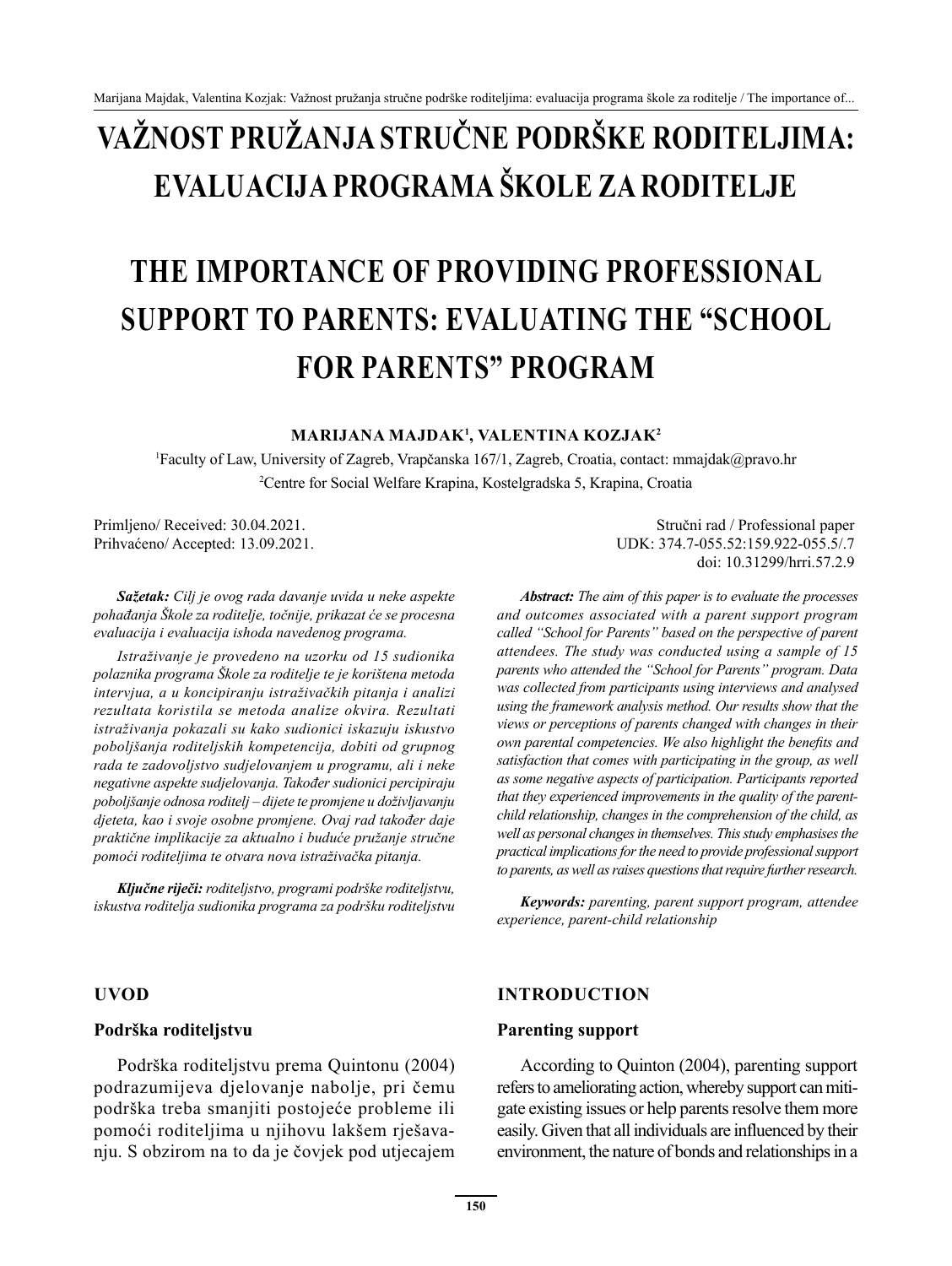okoline, poznato je kako priroda veza i odnosa u obitelji tijekom socijalizacije djeteta može biti ili razvojna prednost (zaštitni čimbenik) ili može imati negativne posljedice po samo dijete (rizični čimbenik). Točnije, nedostatak toplog i pozitivnog odnosa s roditeljima, nesigurna privrženost, nepopustljivo, kruto ili nedosljedno discipliniranje, bračni sukobi i roditeljska psihopatologija te visoke razine roditeljskog stresa povećavaju rizik da će se kod djeteta razviti ponašajni i emocionalni problemi (Coie, 1996, Loeber i Farrington, 1998, Patterson, 1982; sve prema Leung i sur., 2003). S druge strane podržavajući obiteljski odnosi pokazali su se kao značajni prediktori pozitivne prilagodbe djeteta u djetinjstvu i adolescenciji (Cauce i sur., 1990, Cohen i Wills, 1985, Wills i sur., 1992; sve prema Leung i sur., 2003).

Pod programima podrške roditeljstvu podrazumijevaju se preventivne aktivnosti utemeljene u zajednici koje imaju za cilj smanjiti razinu roditeljskog stresa te ojačati roditeljske kompetencije i pozitivno ponašanje kako bi se povećala sposobnost roditelja da uspješno odgajaju svoju djecu i koriste dostupne resurse, posebno neformalnu podršku i ostale mogućnosti dostupne u zajednici (Chaffin i sur., 2001). U konačnici, svrha podrške roditeljstvu jest jačanje kapaciteta roditelja da djetetu pruže optimalne uvjete za razvoj njegovih potencijala, da adekvatno odgovaraju na djetetove razvojne potrebe i da omoguće ostvarivanje djetetovih prava te je usmjerena na roditeljska znanja i vještine, ali i na ostale okolinske činitelje koji mogu utjecati na ispunjavanje roditeljske uloge (Pećnik, 2013a).

## **Stručna pomoć u roditeljstvu**

Podrška roditeljstvu uključuje formalnu i neformalnu podršku, pri čemu neformalna uključuje članove socijalne mreže roditelja (prijatelji, šira rodbina), a formalna usluge koje pružaju različite organizacije civilnog društva i javne ustanove (Pećnik, 2013b). U ovom radu naglasak će biti na formalnoj, odnosno stručnoj podršci roditeljstvu. Ujedno treba razlikovati i podršku roditeljstvu od podrške obitelji. Podrška obitelji podrazumijeva šire djelovanje te je usmjerena na poboljšanje funkcioniranja obiteljskog sustava, njegovu family during socialisation can either be a developmental advantage (protective factor) or a factor resulting in negative consequences (risk factor) for the child. More specifically, the lack of a warm and positive relationship with parents, insecure attachment, uncompromising stances, rigid or inconsistent disciplinary actions, marital conflict, parental psychopathology, as well as high levels of parental stress can increas*e* a child's risk of developing behavioural and emotional problems (Coie, 1996, Loeber and Farrington, 1998, Patterson, 1982; all according to Leung et al., 2003). On the other hand, supportive family relationships are reported to be significant predictors of positive adaptation of the child during childhood and adolescence (Cauce et al., 1990, Cohen and Wills, 1985, Wills et al., 1992; all according to Leung et al., 2003).

Parenting support programs include communitybased prevention activities that aim to reduce parental stress, as well as strengthen parental competencies and positive behaviour: this in turn helps increase the ability of parents to successfully raise their children and use available resources, particularly informal support and other opportunities available in the community (Chaffin et al., 2001). Ultimately, the purpose of parenting support is to strengthen the capacities of parents to provide their children with optimal conditions for the development of their potential, to adequately respond to the child's developmental needs, as well as to enable the realisation of children's rights. Parenting support is focused not only on parental knowledge and skills, but also on other environmental factors that may affect the performance their role as parents (Pećnik, 2013a).

# **Professional help in parenting**

Parenting support can include formal and informal support: informal support involves members of the parents' social networks (friends, extended family), while formal services are provided by various civil society organisations and public institutions (Pećnik, 2013b). In the present study, we will focus on formal (i.e.,) professional parenting support. At the same time, there is a need to distinguish between parenting and family support. Family support implies a wider spectrum of action and is aimed at improving the functioning of the family system, its stability, and the support it receives from the social environment. On the other hand, parenting support has a narrow focus on the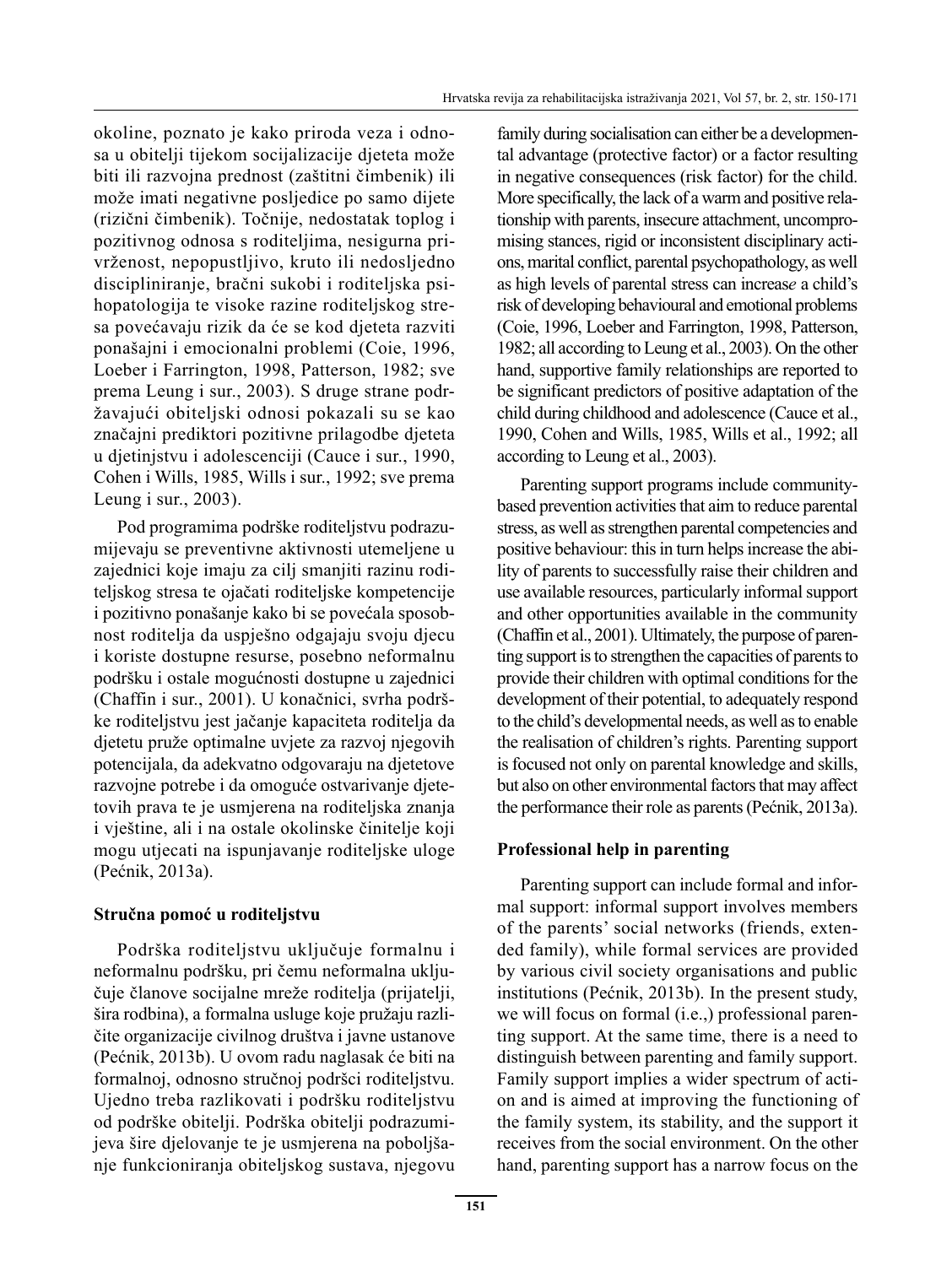stabilnost i podršku koju prima iz okruženja, dok podrška roditeljstvu ima uži fokus – na roditelja i njegovu interakciju s djetetom (Pećnik i Dobrotić, 2019).

Na roditeljstvo utječu različiti čimbenici, od osobnih obilježja roditelja (npr. uvjerenja, osobna dobrobit), obilježja djeteta (npr. temperament, razvojne teškoće), kontekstualnih izvora stresa i podrške (npr. kvaliteta odnosa s partnerom, materijalno stanje obitelji) do šireg društvenog okruženja ( npr. dostupnost i kvaliteta usluga za djecu i roditelje, mjere obiteljske politike) (Belsky i Stratton, 2002). Postoje brojna istraživanja koja pokazuju povezanost roditeljskog stresa s nižom razinom roditeljske kompetencije (Kuhn i Carter, 2006, Hassall i McDonald, 2005, Jackson, 2000). Navedeno ukazuje na nužnost stručne podrške roditeljima u njihovoj roditeljskoj ulozi u pojedinim slučajevima. Rezultati novijeg istraživanja (Pećnik 2013a) provedenog na kvantnom uzorku od 1 271 majke i 350 očeva djece u dobi od šest mjeseci, jedne godine te tri i šest godina pokazali su kako su dvije trećine roditelja osjetile potrebu za stručnim savjetom u roditeljstvu, a trećina ovu potrebu ima često ili ponekad. Nažalost, tek manje od četvrtine roditelja stvarno se i savjetovalo s nekim stručnjakom o pitanjima roditeljstva (Pećnik 2013a).

Iz nekih ranijih istraživanja iskustava roditelja sa sudjelovanjem u programima za roditeljstvo (Sandback, 2008., Toseland i Rivas, 2005., Lindsay i sur. 2011.) doznajemo kako je za roditelje iskustvo sudjelovanja u programima podrške roditeljstvu bilo pozitivno i korisno jer je smanjilo stigmatizaciju, roditelji su bili osnaženi, informirani, imali su mogućnost razmjene iskustava u grupi te su nakon završenog sudjelovanja u programima podrške roditeljstvu prepoznali brojne pozitivne promjene vezane uz vlastito mentalno zdravlje, više dosljednosti u odgoju djece i manje vlastitih problema (Lindsay i sur. 2011).

Iako je u Republici Hrvatskoj stručna podrška roditeljstvu naizgled dobro pravno regulirana, rezultati istraživanja ukazali su na niz nezadovoljenih potreba za uslugama podrške roditeljstvu (Pećnik i Dobrotić, 2019). Najvažniji dokument kojim se štite i promiču prava djeteta i koji djeluje na međunarodnoj razini jest Konvencija UN-a o parent and their interaction with their child (Pećnik and Dobrotić, 2019).

Parenting is influenced by several factors, including the personal characteristics of parents (e.g., beliefs, personal well-being), the characteristics of the child (e.g., temperament, developmental difficulties), contextual sources of stress and support (e.g., quality of the partner relationship, the family's financial situation), as well as the extended social environment (e.g., availability and quality of services for children and parents, family policy measures) (Belsky and Stratton, 2002). Several studies have reported an association between parental stress and low levels of parental competence (Kuhn and Carter, 2006; Hassall and McDonald, 2005; Jackson, 2000). This indicates that in some cases there is a need for professional support provided to parents in terms of their parental role. Pećnik (2013a) conducted a study based on a quantum sample consisting of 1,271 mothers and 350 fathers of children aged six months, one year, three years, and six years: the results showed that two thirds of parents felt the need for professional advice in matters of parenting, and a third of the respondents felt this need often or sometimes. Unfortunately, less than a quarter of parents actually consulted with a professional on parenting issues (Pećnik, 2013a).

Previous studies on the experiences of parents participating in parenting programs (Sandback, 2008, Toseland and Rivas, 2005, Lindsay et al. 2011) have shown that their experiences were positive and beneficial because parents felt empowered, informed, and had the opportunity to exchange experiences in a group without feeling stigmatized. After participating in the parenting support programs, parents recognised significant positive changes related to their own mental health, consistency in raising their children, and fewer problems of their own (Lindsay et al. 2011).

Although professional parenting support is seemingly well regulated in the Republic of Croatia, a number of parenting support services have not been met (Pećnik and Dobrotić, 2019). The most important document that protects and promotes the rights of children worldwide is the UN Convention on the Rights of the Child (1989), which contains two key messages concerning parental responsibilities and the responsibilities of the state:

1. Parents have the primary responsibility for the upbringing and development of the child, and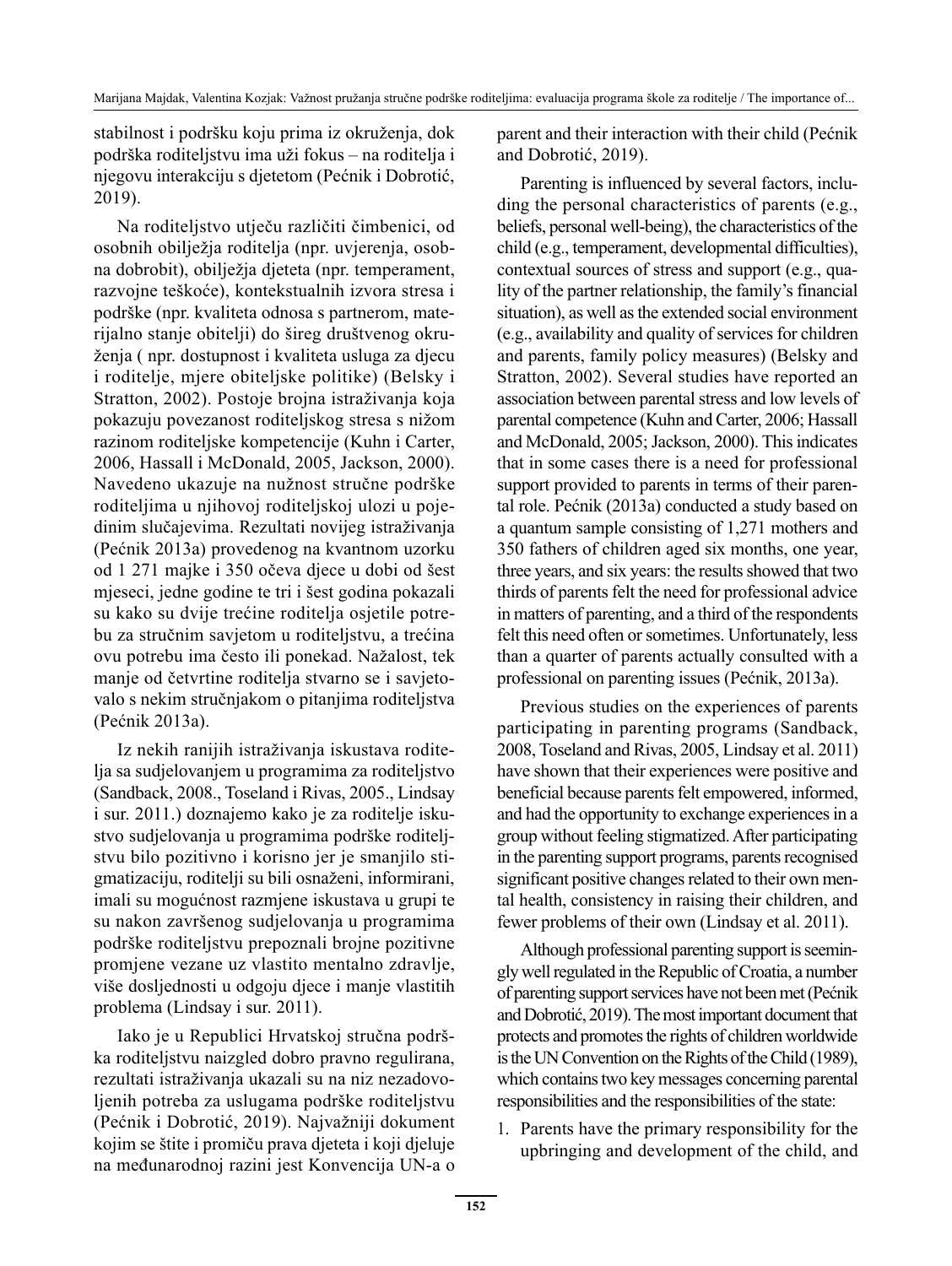pravima djeteta (1989), a u ovom se radu spominje jer sadrži dvije ključne poruke o roditeljskoj odgovornosti, ali i odgovornosti države:

- 1. primarnu odgovornost za odgoj i razvoj djeteta imaju roditelji te njihova najvažnija briga treba biti najbolji interes djeteta
- 2. države su te koje trebaju prepoznati roditeljsku odgovornost i poduzeti različite pozitivne mjere kako bi roditeljima pomogle i podržale ih u onome što je njihova odgovornosti u odgoju djeteta.

Iz navedenog je jasno vidljivo kako je svaka država potpisnica UN-ove Konvencije o pravima djeteta dužna osigurati pomoć roditeljima kada oni sami nemaju mogućnosti i/ili kapaciteta za odgoj i razvoj djeteta i/ili ne postupaju u najboljem interesu djeteta. Uz UN-ovu Konvenciju o pravima djeteta (1989), važna je i Preporuka (2006)19 Vijeća Europe o politici potpore pozitivnom roditeljstvu (Pećnik i Starc, 2010). Univerzalna podrška roditeljstvu u Hrvatskoj je uvedena u nacionalnu politiku kroz Nacionalni plan za prava i interese djeteta 2006.–2012. (2006), koji naglašava važnost pružanja podrške obitelji u njihovoj obrazovnoj funkciji. Nakon toga je donesena i Nacionalna strategija o pravima djeteta za razdoblje 2014.–2020. (2014) koja poziva na sustavnu podršku roditeljima i obiteljima putem različitih programa i mjera koje promiču kvalitetno, odgovorno i nenasilno podizanje djece.

Nadalje ključni zakoni koji se također bave univerzalnom, ali i ciljanom podrškom roditeljstvu jesu Obiteljski zakon (NN 103/2015) i Zakon o socijalnoj skrbi (NN 157/2013, 152/2014, 99/2015, 52/2016, 16/2017, 130/2017). Obiteljskim zakonom (NN 103/2015) propisano je načelo prvenstvene zaštite dobrobiti i prava djeteta, kao i prvenstvenog prava roditelja da skrbe o djetetu te dužnosti tijela da im u tome pruže pomoć. Uz Obiteljski u području podrške roditeljstvu važan je i Zakon o socijalnoj skrbi (NN 157/2013, 152/2014, 99/2015, 52/2016, 16/2017, 130/2017) kojim se reguliraju prava i obaveze roditelja, ali i stručnih djelatnika u radu s djecom i njihovim obiteljima te se njime ujedno daje i pravni okvir unutar kojeg su stručnjaci sustava socijalne skrbi dužni djelovati kada se obitelji nalaze u potrebi za formalnom podrškom.

the best interests of the child shall be a primary consideration of theirs

2. It is the State that should recognise parental responsibilities and take various positive measures to help and support parents in carrying out their responsibilities in the upbringing of children.

It is clear from the aforementioned that each state that is party to the UN Convention on the Rights of the Child is obliged to ensure the provision of help to parents when parents themselves do not have the opportunity and/or capacities for the upbringing and development of the child, and/or do not act in the best interests of the child. In addition to the UN Convention on the Rights of the Child (1989), the Recommendation Rec (2006) 19 of the Council of Europe on the Policy to Support Positive Parenting (Pećnik and Starc, 2010) is also important. Universal parenting support was introduced into national policy in Croatia through the National Plan of Activities for the Rights and Interests of Children 2006-2012 (2006), which emphasises the importance of providing support to families in terms of their educational function. Subsequently, the National Strategy on the Rights of Children in the Republic of Croatia for the period 2014-2020 was adopted (2014). This document calls for systematic support to parents and families provided through various programs and measures that promote a high quality, responsible, and nonviolent upbringing of children.

Furthermore, the Family Act (OG 103/2015) and the Social Welfare Act (OG 157/2013, 152/2014, 99/2015, 52/2016, 16/2017, 130/2017) represent key laws that also deal with not only universal, but also targeted parenting support. The Family Act (OG 103/2015) stipulates the principle of primary protection of the welfare and rights of the child, as well as the primary right of parents to care for the child and the duty of authorities to provide them with help in doing so. In addition to the Family Act, the Social Welfare Act (OG 157/2013, 152/2014, 99/2015, 52/2016, 16/2017, 130/2017) is also important in the area of parenting support. This act regulates the rights and obligations not only of parents, but also of professionals working with children and their families. It also provides a legal framework within which social welfare professionals are obliged to act when families are in need of formal support.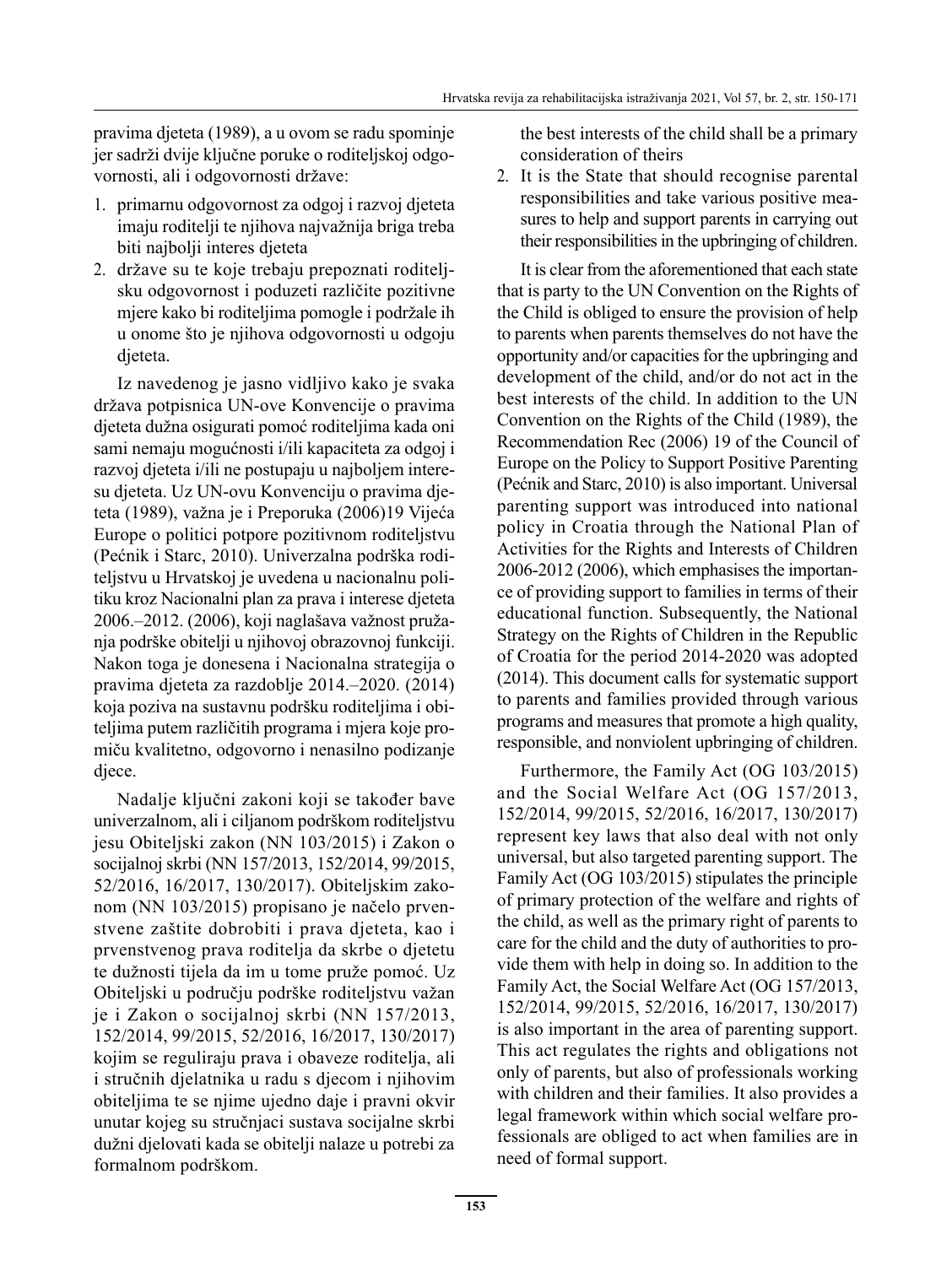Prilikom analize prethodno navedenog pravnog okvira nailazi se na niz dužnosti i odgovornosti države u pružanju stručne podrške roditeljstvu. Nadalje rezultati istraživanja Pećnik i Dobrotić (2019) pokazuju kako roditelji mogu potražiti uslugu savjetovanja u CZSS-u ili podružnici CZSS-a, obiteljskom centru i u okviru mjera obiteljsko-pravne zaštite djetetove dobrobiti i prava. Međutim usluge univerzalne i ciljane podrške roditeljstvu, preventivni programi i programi rane intervencije uglavnom im nisu dostupni (Pećnik i Dobrotić, 2019). Navedeno istraživanje (Pećnik i Dobrotić, 2019) samo je jedno od istraživanja (npr. Pećnik i Raboteg-Šarić, 2005, Pećnik i Tokić., 2011, Brajša-Žganec i sur., 2011, Dobrotić i sur., 2015) koje ukazuje na potrebu veće dostupnosti stručne podrške roditeljima. Osim nedostupnosti podrške važno je spomenuti i strah od stigmatizacije koji roditelji navode kao čimbenik koji ih sprečava u traženju stručne pomoći u roditeljstvu (Pećnik, 2013a). Dakle nužno je, osim na razvoju i širenju programa podrške roditeljstvu, raditi i na destigmatizaciji roditelja koji pomoć traže.

Jedan od programa podrške roditeljstvu u Hrvatskoj, a koji je bio u fokusu ovog rada, jest program Hrabrog telefona koji se provodi od 2007. godine pod nazivom Škola za roditelje. Program je kreiran po principima realitetne terapije te se provodi kroz 10 radionica putem grupnog rada. Grupe se sastoje od roditelja koji su se prijavili samoinicijativno te onih koji su upućeni od strane Centra za socijalnu skrb, a vodi ih psihologinja. Radionice se odvijaju jednom tjedno u večernjem terminu, u trajanju od 90 minuta.

Ciljevi su programa Škole za roditelje sljedeći:

- 1. Unapređenje odnosa roditelj dijete
- 2. Prihvaćanje djeteta
- 3. Usmjeravanje djetetova ponašanja
- 4. Usvajanje primjerenih načina rješavanja sukoba
- 5. Poboljšanje komunikacije s djetetom
- 6. Stjecanje znanja o djetetovu razvoju
- 7. Smanjenje roditeljskog stresa

Što se programa podrške roditeljstvu u svijetu tiče oni su srećom mnogobrojni. Jedan od najraširenijih programa jest program pozitivnog roditeljstva *Triple P* koji se sastoji od pet razina. Razina 1 obuhvaća komunikacijsku kampanju koja ima za cilj

Based on the above-mentioned legal framework, the state must fulfil a number of duties and responsibilities with respect to providing professional parenting support. Furthermore, Pećnik and Dobrotić (2019) showed that parents may seek counselling services at the Centre for Social Welfare (CSW) or a family centre that has a CSW branch; this is within the framework of the measures of family law protection aimed at a child's welfare and rights. However, universal and targeted parenting support services, prevention programs, and early intervention programs are generally unavailable to parents (Pećnik and Dobrotić, 2019). Pećnik and Dobrotić (2019) is one among several studies (e.g., Pećnik and Raboteg-Šarić, 2005, Pećnik and Tokić, 2011, Brajša - Žganec et al., 2011, Dobrotić et al., 2015) that indicate the need for greater availability of professional support to parents. In addition to unavailability, it is important to mention the fear of stigmatisation that parents cite as a factor that prevents them from seeking professional help in matters of parenting (Pećnik, 2013a). Therefore, in addition to the development and expansion of parenting support programs, it is necessary to work on the destigmatising the need for parental support.

Our study focuses on one of the parenting support programs in Croatia called the "Brave phone (Hrabri telefon)" program, which has been implemented since 2007: this program is also known as "School for Parents". The program was created based on the principles of reality therapy, and is implemented by a psychologist in groups via 10 workshops. The groups consist of parents who applied at their own initiative, as well as parents who have been referred by the CSW. The workshops take place once a week in the evening for a period of 90 minutes.

The goals of the "School for Parents" program are as follows:

- 1. Improving the parent-child relationship
- 2. Acceptance of the child
- 3. Directing the child's behaviour
- 4. Adoption of appropriate ways of resolving conflicts
- 5. Improving communication with the child
- 6. Developmental knowledge about the child
- 7. Reducing parental stress

As far as parenting support programs are concerned, there are several such programs across the world.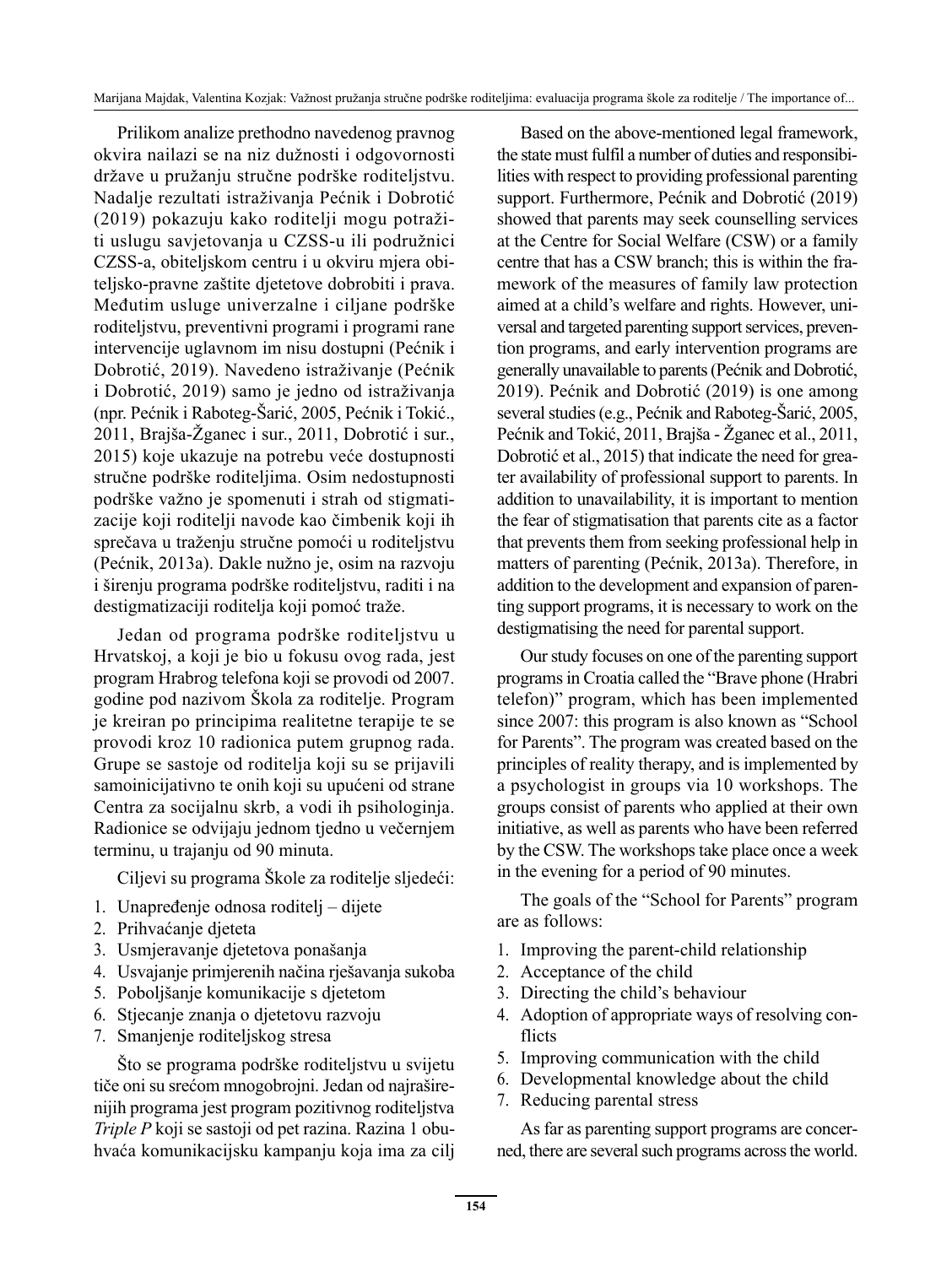staviti roditeljstvo na dnevni red i podići svijest o potrebama roditelja (putem brošura, plakata, novinskih članaka te radijskih emisija). Razina 2 podrazumijeva intervenciju "lakog dodira" te se odnosi na jednokratnu pomoć roditeljima koji se općenito dobro nose s roditeljstvom, ali imaju jednu ili dvije zabrinutosti u vezi ponašanja ili razvoja svog djeteta (dostupna je za roditelje djece od rođenja do 12 godina te za roditelje tinejdžera). Treća se razina ovog programa već odnosi na ciljano savjetovanje roditelja čija djeca imaju blage do umjerene teškoće u ponašanju te je dostupan za roditelje djece iste dobne skupine kao i na prethodnoj razini. Za roditelje djece s teškim problemima u ponašanju jest razina 4 koja je dostupna za roditelje djece od rođenja do 12 godina i od 12 do 16 godina te pokriva 17 osnovnih pozitivnih roditeljskih vještina koje se mogu prilagoditi širokom rasponu roditeljskih situacija. Posljednja, peta razina ovog programa odnosi se na intenzivnu podršku obiteljima sa složenim problemima (*Triple P*, 2018.).

Još jedan od poznatijih programa podrške roditeljstvu u svijetu jest program *Parents as teachers* koji je, jednako kao i *Triple P*, raširen u nekoliko zemalja diljem svijeta. Riječ je o programu obrazovanja roditelja koji uključuje kućne posjete i osmišljen je tako da počne u prenatalnoj dobi ili po rođenju djeteta. Navedeni program ima četiri osnovna cilja (*Parents as teachers*, 2018.):

- 1. unaprijediti roditeljsko znanje o razvoju djeteta u ranom djetinjstvu i poboljšati njihovu roditeljsku praksu,
- 2. osigurati rano otkrivanje razvojnih kašnjenja i zdravstvenih problema,
- 3. spriječiti zlostavljanje i zanemarivanje djece,
- 4. povećati spremnost djece za školu i uspjeh djece u školi.

Iako postoje neke razlike među navedenim programima u načinima izvedbe i naglascima na određene probleme, iz navedenih se ciljeva može vidjeti kako ovi programi nastoje prevenirati pojavu teškoća u roditeljstvu te što ranije prepoznati teškoće u razvoju djeteta kako bi se na vrijeme reagiralo.

## **Teorijska polazišta**

Za naše istraživanje treba istaknuti teoriju socijalne podrške (Lakey i Cohen, 2000), integriranu One of the most widespread programs is the positive parenting program "Triple P", which consists of five levels. Level 1 includes a communication campaign aimed at keeping parenting on the agenda and raising awareness of the needs of parents (through brochures, posters, newspaper articles, and radio shows). Level 2 is an "easy touch" intervention and refers to oneoff assistance provide to parents who generally cope well with parenting, but have one or two concerns about their child's behaviour or development (available to parents of children from birth up to 12 years of age, as well as for parents of teenagers). Level 3 offers targeted counselling for parents whose children have mild to moderate behavioural difficulties, and is available for parents of children in the same age group as mentioned in level 2. For parents of children with severe behavioural problems, level 4 covers 17 basic positive parental skills that can be adapted to a wide range of parental situations, and is available for children from birth to 12 years and between 12-16 years. Level 5 offers intensive support for families with complex problems (Triple P, 2018).

Another well-known parenting support program that is widespread in several countries across the world is the "Parents as teachers" program. This parent education program includes home visits and is designed to start at a prenatal age or after the birth of the child. It has four basic goals (Parents as teachers, 2018):

- 1. Increase parental knowledge of a child's development in early childhood and improve their parenting practices
- 2. Ensure early detection of developmental delays and health problems
- 3. Prevent child abuse and neglect
- 4. Increase children's readiness for school and the success of children in school.

Although there are certain differences between these programs with respect to performance and emphasis on certain problems, based on the goals stated, it is clear that these programs seek to prevent the occurrence of difficulties in parenting and recognise difficulties in the development of the child as early as possible in order to respond in time.

## **Theoretical starting points**

For the purpose of our study, it is critical to highlight the Social support theory (Lakey i Cohen, 2000),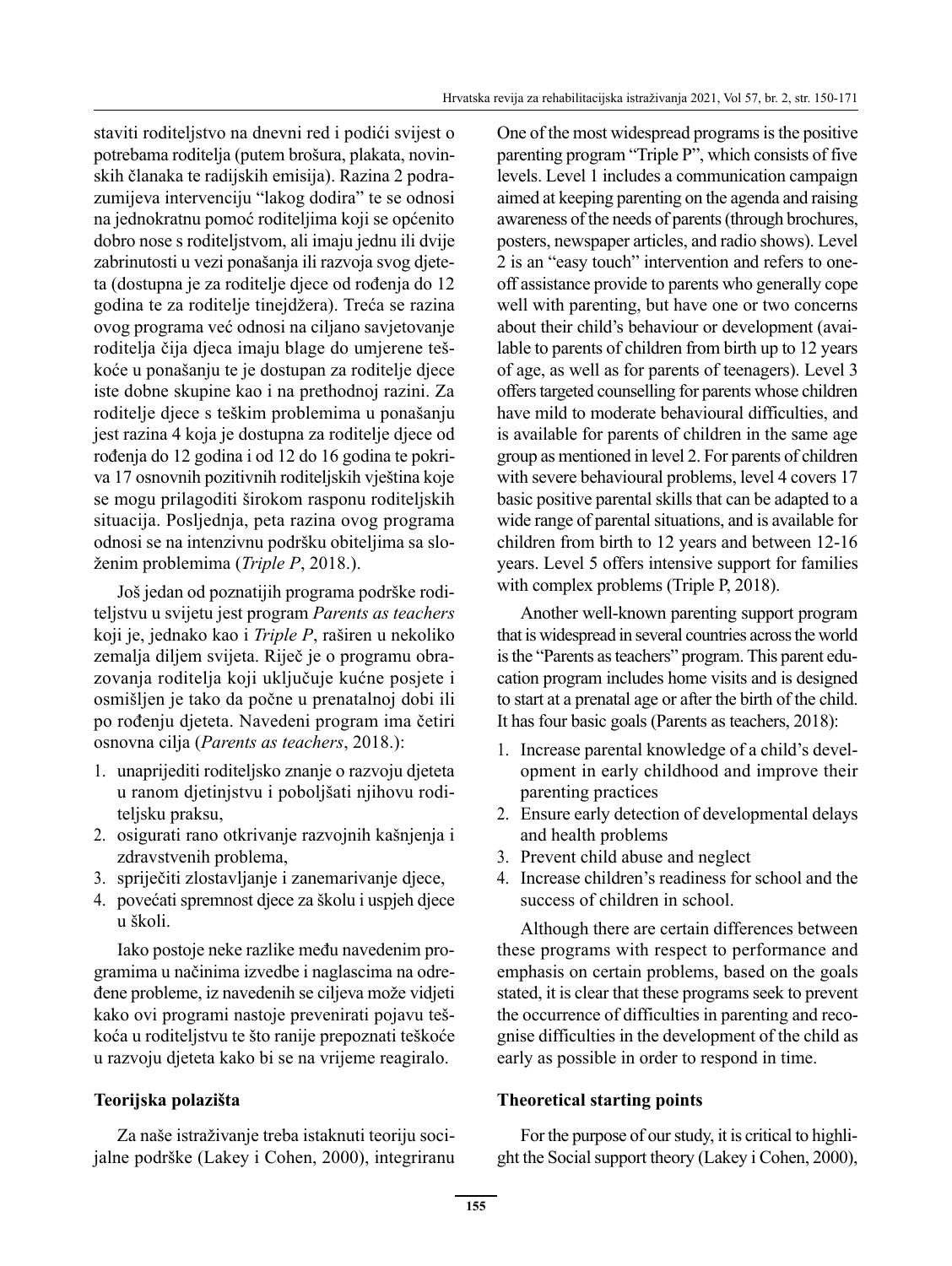teoriju roditeljskog uključivanja (McCurdy i Daro, 2011) i teoriju samoodređenja (Deci i Ryan, 1985). Socijalna podrška može se konceptualizirati kao zaštitni čimbenik u skrbi za roditeljsku dobrobit i može obuhvaćati podršku supružnika, prijatelja, profesionalaca ili grupe za potporu (Mirfin-Veitch i sur., 1997). Postoje tri važne teorijske perspektive istraživanja socijalne podrške: perspektiva stresa i suočavanja sa stresom, perspektiva socijalne konstrukcije i perspektiva veza (Lakey i Cohen, 2000). Prema perspektivi stresa i suočavanja sa stresom (Lakey i Cohen, 2000), koja se ujedno smatra najutjecajnijom teorijskom perspektivom socijalne podrške, vjeruje se da socijalna podrška smanjuje učinak stresnih događaja na zdravlje, bilo kroz podržavajuće akcije drugih bilo kroz samo uvjerenje da im je podrška dostupna (Lakey i Cohen, 2000). Točnije, socijalna podrška pozitivno utječe na suočavanje sa stresnim događajima.

Prema integriranoj teoriji roditeljskog uključivanja (McCurdy i Daro, 2011) postoje četiri čimbenika koja utječu na uključivanje i zadržavanje roditelja u programima podrške roditeljstvu: osobne karakteristike, karakteristike pružatelja, karakteristike programa te susjedstvo. Navedena teorija značajna je za ovo istraživanje jer se radi o motivaciji roditelja za uključivanje u programe podrške roditeljstvu.

Budući da je istraživan i doživljaj promjena roditelja u roditeljstvu nakon završetka Škole za roditelje, neophodno je spomenuti teoriju samoodređenja (Deci i Ryan, 1985) koja objašnjava promjenu pojedinca. Prema teoriji samoodređenja (Deci i Ryan, 1985) svi imamo tri osnovne potrebe: potrebu za osjećajem kompetentnosti (da smo uspješni u obavljanju neke aktivnosti), potrebu za autonomijom (da možemo birati i odlučivati) te potrebu za osjećajem povezanosti (s drugim ljudima). Ljudsko je ponašanje u različitom stupnju samodeterminirano, odnosno u većoj ili manjoj mjeri regulirano je od strane okoline. Teorija samoodređenja zapravo se sastoji od šest miniteorija, a za rezultate ovog istraživanja korisna je podteorija kognitivne evaluacije (Deci i Ryan, 1985) koja govori o tome kako okruženje može utjecati na ponašanje: u informacijskom aspektu (povećavajući intrinzičnu motivaciju), u kontrolirajućem aspektu (smanjujući intrinzičnu motivathe Integrated theory of parent involvement (McCurdy and Daro, 2011), and the Self-determination theory (Deci i Ryan, 1985). Social support may be conceptualised as a protective factor associated with parent welfare and may include support provided by spouses, friends, professionals, or a support group (Mirfin-Veitch et al., 1997). There are three important theoretical perspectives on social support research: the stress and coping perspective, the social constructionist perspective, and the relationship perspective (Lakey and Cohen, 2000). According to the stress and coping perspective (Lakey i Cohen, 2000), which is also considered the most influential theoretical perspective on this subject, social support reduces the impact of stressful events on health either through supportive actions of others or solely on grounds of the belief that support is available to all individuals in the society (Lakey and Cohen, 2000). More specifically, social support has a positive effect on coping mechanisms when faced with stressful events.

The Integrated theory of parent involvement (McCurdy and Daro, 2011) includes four factors influencing parent involvement and continued participation in parenting support programs: personal characteristics, provider characteristics, program characteristics, and the neighbourhood. This theory is important since it involves parental motivation in terms of involvement in parenting support programs.

Since we wanted to address the changes in parenting after participating in the "School for Parents", it is necessary to mention the Self-determination theory (Deci and Ryan, 1985) that explains changes at an individual level. According to the Self-determination theory (Deci and Ryan, 1985), all of us have three fundamental needs: the need for competence (the successful completion of an activity), the need for autonomy (ability to make choices and decisions), and the need for relatedness (ability to relate to other people). The behaviours exhibited by people are self-determined to varying degrees, and are regulated by the environment to a greater or lesser extent. The self-determination theory actually consists of six mini-theories, among which the *Cognitive Evaluation Sub-Theory* (Deci and Ryan, 1985) is relevant for the purpose of our study because it explains how the environment may affect behaviour: in the information aspect (by increasing intrinsic motivation), in the control aspect (by decreasing intrinsic motivation), or in the motivational aspect (having no effect on motivation).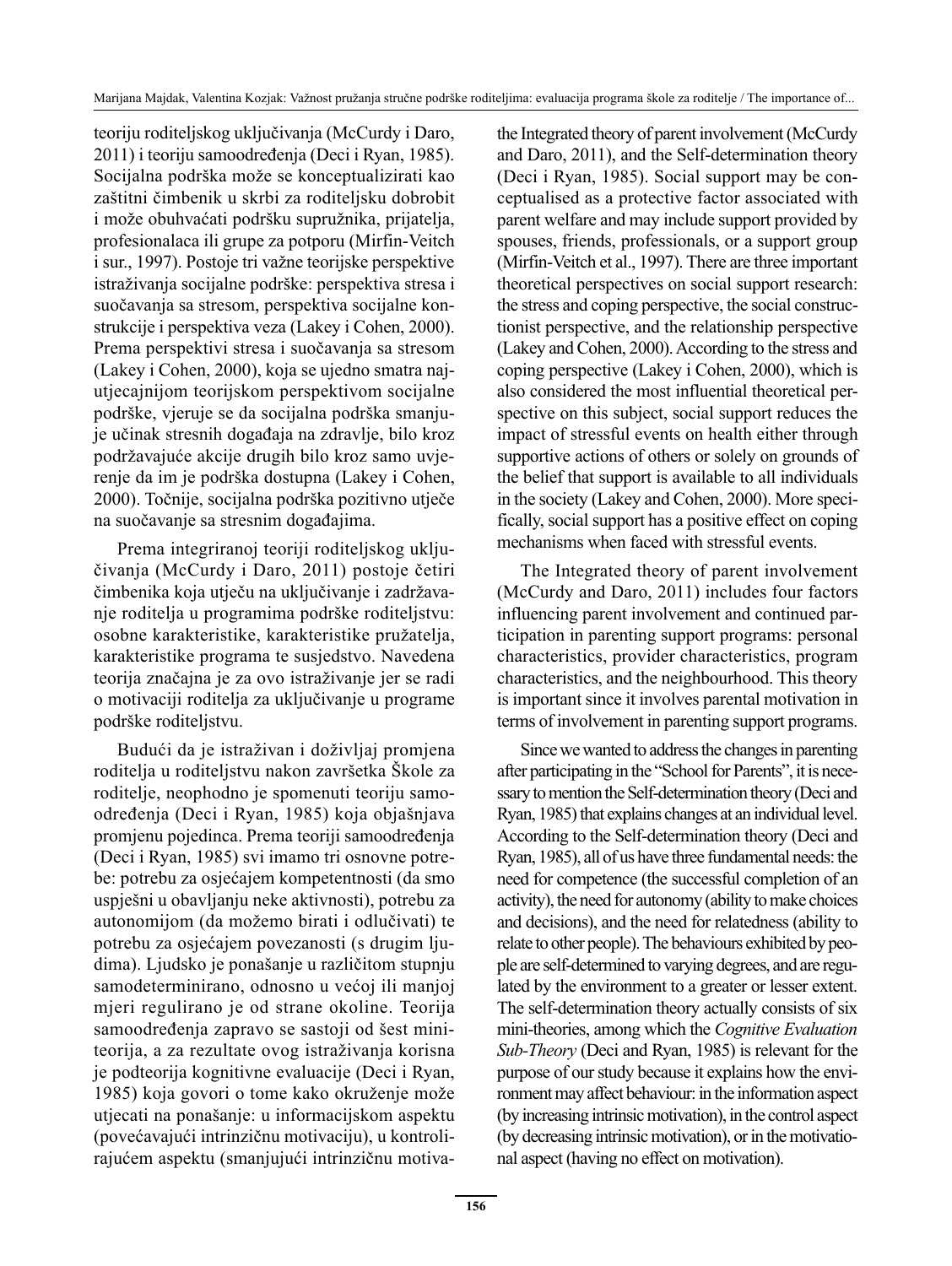ciju) ili u amotivacijskom aspektu (ne djelujući na motivaciju).

# **CILJ I ISTRAŽIVAČKA PITANJA**

Cilj istraživanja bio je dobivanje uvida u neke aspekte pohađanja Škole za roditelje iz perspektive roditelja polaznika. U svrhu ostvarivanja cilja postavljena su dva istraživačka pitanja: 1. Kakva su iskustva sudionika vezana uz sudjelovanje u programu podrške roditeljstvu Škola za roditelje?, 2. Koje promjene u roditeljstvu nakon završetka programa podrške roditeljstvu Škola za roditelje sudionici primjećuju?

Istraživačka pitanja bila su razrađena kroz pitanja u intervjuu. Prvo istraživačko pitanje obuhvatilo je prijašnje iskustvo sudjelovanja u nekom programu za roditeljstvo, očekivanja od pohađanja programa Škola za roditelje, iskustvo pohađanja aktualnog programa, zadovoljstvo programom i voditeljicom i prijedloge za unapređenje programa. Drugo istraživačko pitanje obuhvatilo je mišljenje sudionika o svojem roditeljstvu nakon pohađanja programa, viđenje vlastitog djeteta i prepoznavanje njegovih potreba, rješavanje sukoba, nošenje s vlastitim osjećajem stresa vezanim uz roditeljstvo, opis sebe kao roditelja prije i nakon pohađanja programa i percepciju promjena u obnašanju roditeljske uloge nakon završenog programa.

## **METODA**

#### **Uzorak**

Korištena je neprobabilistička metoda uzorkovanja koja omogućuje uzimanje točno željenih grupa/pojedinaca iz populacije u uzorak (Galloway, 2005). U ovom istraživanju korišten je prigodni uzorak, odnosno sudjelovali su oni roditelji koji su završili sudjelovanje u programu podrške roditeljstvu Škola za roditelje i koji su pristali na sudjelovanje u istraživanju. Dobiveni rezultati stoga vrijede samo za te roditelje te se ne mogu uopćavati čak ni za druge skupine roditelja koji su polazili ili će polaziti taj program. Nemamo podataka o tome koliko je roditelja odustalo od sudjelovanja u programu ni jesu li uopće odustajali od sudjelovanja.

U istraživanju je sudjelovalo ukupno 15 sudionika pri čemu ih je 11 bilo ženskog spola, a četi-

#### **RESEARCH AIM AND QUESTIONS**

The aim of this study was to gain a better understanding of certain aspects of attending the "School for Parents" through the perspective of parent attendees. We posed two research questions to address our aim:

- 1. What are the experiences of the participants related to participation in the parenting support program - "School for Parents"?
- 2. What changes do the participants notice in their parenting style after completing the parenting support program - "School for Parents" ("Škola za roditelie)"?

The research questions were addressed using two sets of interview questions: the first set of questions corresponded to previous experiences of participating in a parenting program, expectations related to the "School for Parents" program, the experience of attending the "School for Parents" program, satisfaction with the program and the program facilitator, and suggestions for improving the program; the second set of questions encompassed participants perceptions of their parenting after attending the program, the perception of their own child and recognition of the child's needs, conflict resolution, coping with their own feeling of stress related to parenting, describing themselves as parents before and after attending the program, and the changes observed in their role as a parent after completing the program.

## **METHOD**

#### **Sample**

A non-probabilistic sampling method was used in order to obtain a sample of exactly the desired groups/individuals from the population (Galloway, 2005). We collected data from a convenient sample of participants that included parents who had completed the "School for Parents" parenting support program and voluntarily agreed to participate in the research study. The results obtained are therefore valid only for these parents and cannot be generalised to other groups of parents who have attended or will attend this program in the future. We have no record of how many parents have given up midway through the program or whether they have given up at all.

Our sample included a total of 15 participants (11 women and four men), ranging in age from 24 to 42 years (average age = 37 years). With respect to educa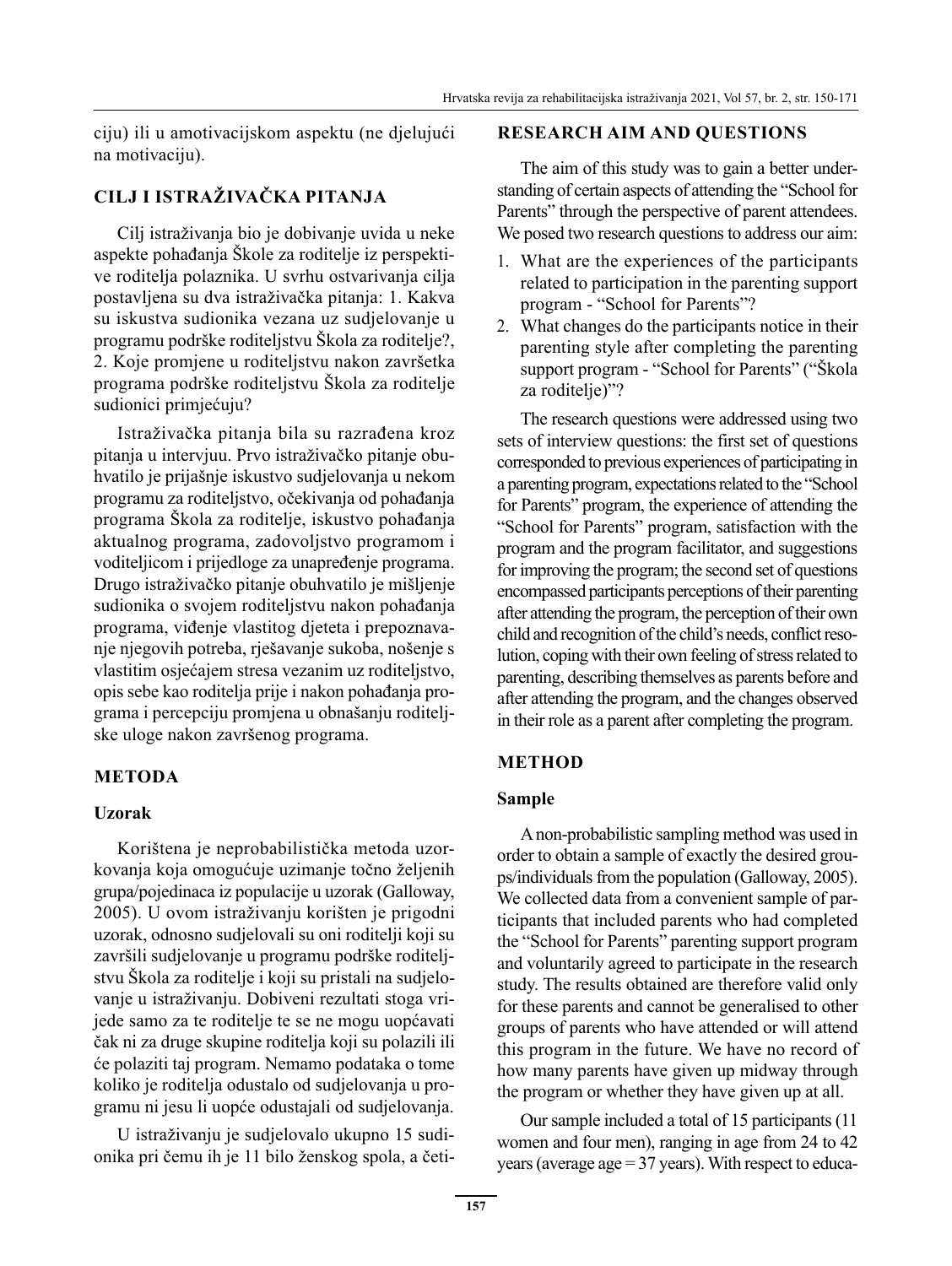ri muškog. Dob sudionika kreće se od 24 do 42 godine (prosječna je dob 37 godina). Obrazovna je struktura sudionika sljedeća: nisko kvalificirani radnik bio je samo jedan sudionik istraživanja, četvero sudionika ima završenu srednju školu, višu je školu završilo dvoje sudionika, a osmero sudionika ima visoku stručnu spremu ili fakultet. Dvoje je sudionika nezaposleno, a preostalih trinaest je zaposleno. Jedanaest je sudionika u Školu za roditelje došlo samoinicijativno, a četvero je bilo upućeno od strane Centra za socijalnu skrb.

#### **Postupak**

Istraživanje je provedeno u suradnji s djelatnicima savjetovališta za djecu i roditelje Snaga obitelji*.*  Intervjue je provela psihologinja, vanjska suradnica Hrabrog telefona s 15 roditelja koji su završili program podrške roditeljstvu Škola za roditelje te su dobrovoljno pristali na intervjuiranje. Mjesto provedbe intervjua bile su službene prostorije Hrabrog telefona, Dječja kuća Borovje, čime je osiguran nesmetan tijek intervjua te privatnost sudionicima. Intervjui su u prosjeku trajali 40-ak minuta te se radilo o polustrukturiranim intervjuima.

Prilikom provedbe intervjua voditeljica se vodila etičkim načelima u provedbi kvalitativnih istraživanja (Oliver, 2010), pa je prethodno upoznala sudionike sa svrhom i temom istraživanja te da se ono provodi kroz razgovor. Budući da su podaci prikupljeni audiosnimanjem, za snimanje je prethodno zatražen pristanak sudionika pri čemu se navelo da će dobiveni podaci biti iskorišteni samo u svrhu navedenog istraživanja i da se jamči potpuna povjerljivost podataka, kao i da će pristup njima imati samo istraživači. Osim dobrovoljnog pristanka sudionika na sudjelovanje istaknuto je i da će se poštovati njihova odluka ako ne žele odgovoriti na neko pitanje, te da također mogu u potpunosti odustati od istraživanja u bilo kojem trenutku. Naglašena je i anonimnost u smislu da se u istraživanju nigdje neće spominjati njihovo ime i prezime.

## **Obrada podataka**

Za analizu podataka korišten je pristup koji je u literaturi poznat kao analiza okvira (eng. *framework analysis*) (Ritchie and Spencer, 1994) tional qualifications, four participants had completed secondary school, two participants had completed twoyear of post-secondary education, eight participants had a university degree or had completed university education, and only one participant was an unskilled worker. Among the 15 participants, only two were unemployed. Eleven participants joined the "School for Parents" program at their own initiative, while the other four were referred to the program by the CSW.

#### **Procedure**

This study was conducted in cooperation with the staff of the counselling centre for children and parents called "Strength of the Family" ("Snaga obitelji") counselling centre. The interviews were conducted by an independent psychologist who was an external associate of the "Brave Phone (Hrabri telefon)" helpline. The interview took place at the official premises of the "Brave Phone" helpline, Children's House Borovje (Dječja kuća Borovje), in order to ensured a smooth interview process and privacy of the participants. These semi-structured interviews were on average 40 minutes long.

Guided by ethical principles in the implementation of qualitative research (Oliver, 2010), the facilitator ensured that the participants were familiarised with the purpose and topic of the research study; they also informed the participants that the interview will be conducted through conversation. Since the data was collected using audio recordings, the participants were requested to provide consent for the recording prior to the interviews. The facilitator informed them that the data obtained will be used only for the purpose of this study and guaranteed complete data confidentiality and anonymity (i.e., the participants' name and surname will not be mentioned anywhere in the research). After making it clear that participation is voluntary, it was pointed out that participants can choose not to answer certain questions, or completely withdraw from the study at any point.

## **Data processing**

We used framework analysis (Ritchie and Spencer, 1994) to analyse the data collected in this study. Framework analysis typically consists of predefined key themes that researchers can use to obtain answers. This approach also allows researchers to identify new themes that are not set in the initial framework of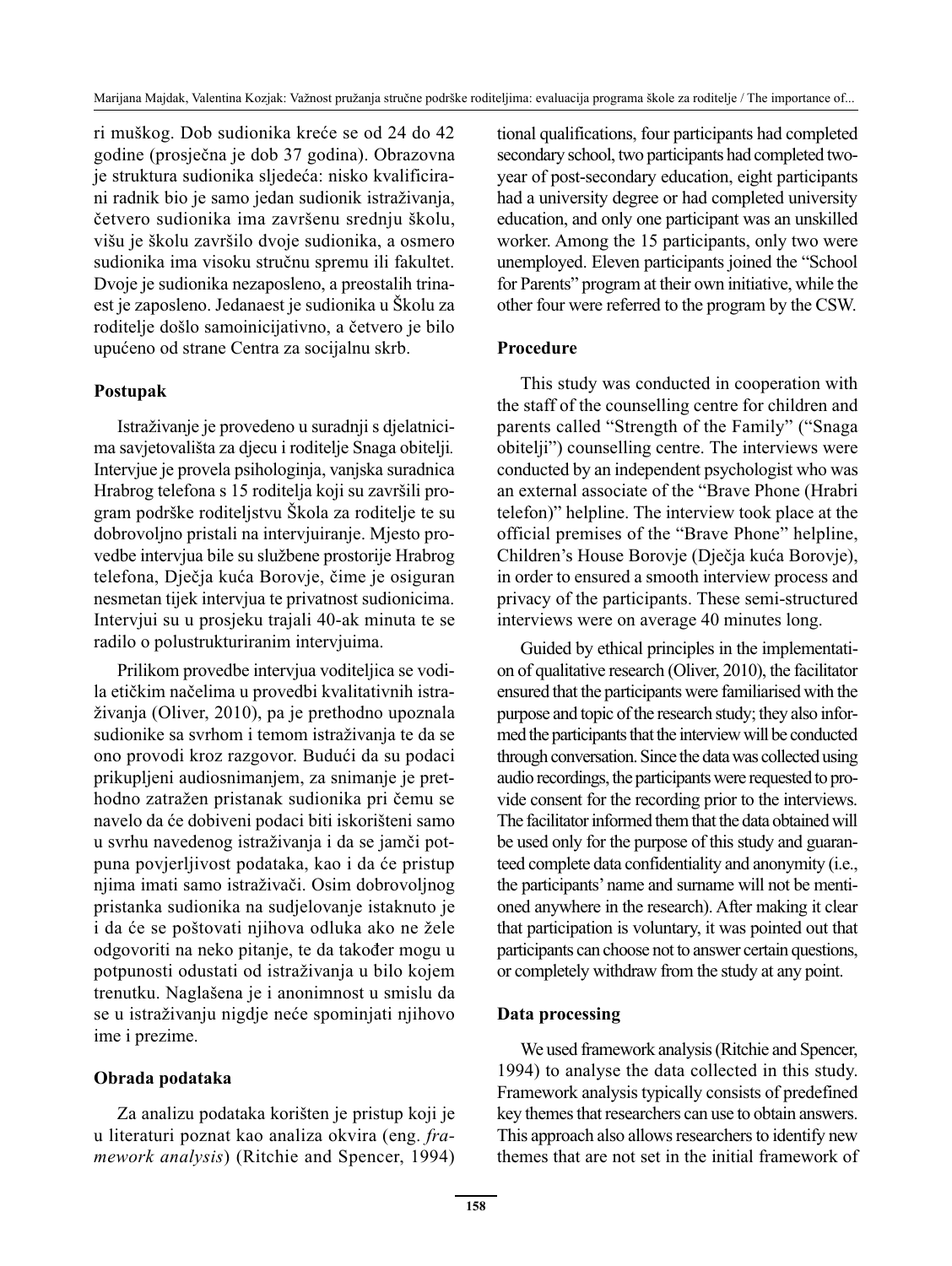kod koje su unaprijed definirane ključne teme na koje istraživači žele dobiti odgovore, no ona isto tako omogućava i identificiranje novih tema koje nisu bile postavljene u polaznom okviru analize (Ajduković i Urbanc, 2010). Prvi korak u analizi je bio izrada transkripata (pisanih zapisa) iz snimljenih audio zapisa. Nakon toga izjave sudionika izdvojene su po tematskim cjelinama, točnije za svako istraživačko pitanje definirane su specifične teme, a potom su za svaku specifičnu temu postupkom kodiranja utvrđene odgovarajuće kategorije.

# **REZULTATI I RASPRAVA**

## **Iskustva sudjelovanja roditelja u programu podrške roditeljstvu Škola za roditelje**

Sudionici nakon završenog programa Škole za roditelje primjećuju *unapređenje roditeljskih kompetencija* koje se očituje kroz osnaživanje, odnosno priznavanje problema (*...Iznenadio me broj ljudi koji je bio tu zbog problema koje su imali, rastavljeni. Bio mi je šok. (N2) ...Vidim da zapravo i drugi roditelji imaju problema. (N5)*) i jačanje samopouzdanja (*...koncentracija u principu na samog sebe. (N6) ...i samopouzdanje mi je vratilo... (N1)*). Sandbaek (2008) kao neka od ključanalysis (Ajduković and Urbanc, 2010). The first step in the analysis was to create transcripts (written records) from the audio recordings of the interviews. After that, the statements of the participants were singled out using thematic units, or more precisely, specific themes were defined for each research question, after which the appropriate categories were determined for each specific theme using the coding procedure.

# **RESULTS AND DISCUSSION**

#### **Experiences of parent participation in the "School for Parents" parenting support program**

After completing the "Schools for Parents" program, the participants reported an *improvement in parental competencies*, which manifested in empowerment or problem recognition - "...*I was surprised by the number of people who were there because of the problems they had, separated*. *It was quite shocking." (N2); "... I see that other parents actually have problems as well." (N5)* - and enhanced self-confidence –"...*basically, focus on oneself*." *(N6); "... and it made it possible for me to regain self-confidence..." (N1).* Sandbaek (2008) cites the non-judgmental and non-stigmatising orientation, recognition, and acceptance of problems as some of the key principles of parenting support pro-

| <b>Theme</b>         | Category                               | Code                                                             |
|----------------------|----------------------------------------|------------------------------------------------------------------|
| Improvement          | Empowerment                            | Problem recognition                                              |
| of parental          |                                        | Enhancing self-confidence                                        |
| competencies         | Professional support                   | Receiving information                                            |
|                      |                                        | Counselling                                                      |
| Benefits of          | Benefits from group work               | Support within the group                                         |
| participating in the |                                        | Experience of receiving assistance                               |
| group                | New relationships in the group         | Developing new relationships                                     |
|                      |                                        | Exchange of experiences                                          |
| Satisfaction with    | Satisfaction with participation in the | Positive experience of participation                             |
| participation        | program                                | Participation flexibility                                        |
|                      | Satisfaction with organisational       | Satisfaction with the design of the program                      |
|                      | aspects                                | Satisfaction with the workshops                                  |
|                      |                                        | Satisfaction with the facilitator                                |
| Negative aspects of  | Unfulfilled needs of attendees         | Certain specific needs                                           |
| participation        |                                        | Need for individual work                                         |
|                      | Organisational shortcomings            | Length of program duration (too short)                           |
|                      |                                        | Need for stricter rules regarding group attendance               |
|                      |                                        | Inadequacies of the location where the program was conducted     |
|                      | Difficulties in applying newly         | Lack of application of content dealt with as part of the program |
|                      | acquired knowledge and skills          |                                                                  |

**Tablica 1.** *Tema: Iskustva sudjelovanja roditelja u programu podrške roditeljstvu Škola za roditelje /* **Table 1.** *Experiences of parent participation in the "School for Parents" parenting support program*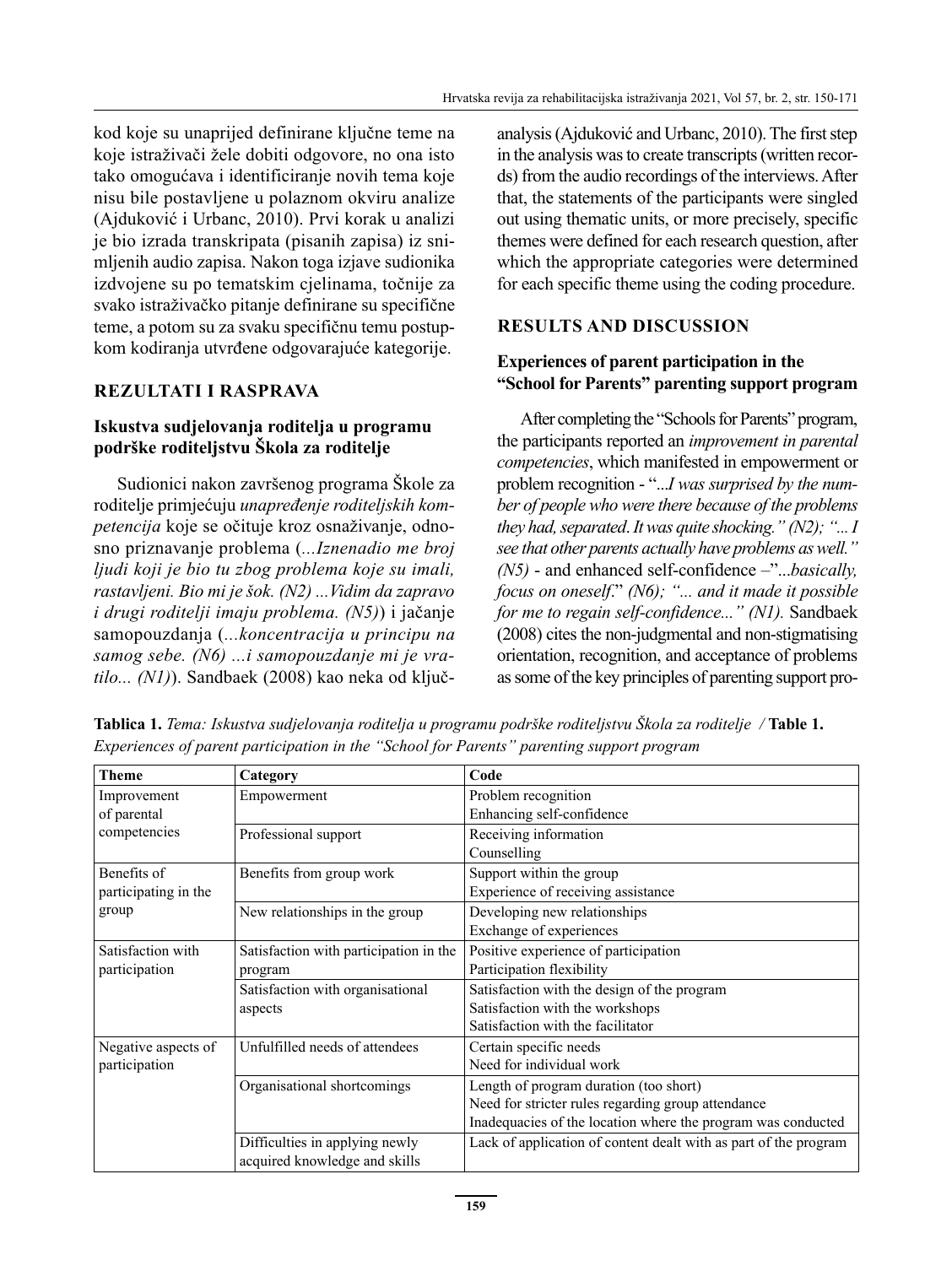nih načela programa podrške roditeljstvu navodi neosuđujuću i nestigmatizirajuću orijentaciju, priznavanje i prihvaćanje problema (Williams, 2003; prema Sandbaek, 2008). Roditelji ne žele da ih se gleda samo kao one koji primaju informacije, nego i kao one koji pružaju stručnost i novo znanje na temelju vlastitih iskustava (Williams, 2004; prema Sandbaek, 2008). Dobiveni rezultati ukazuju na isto, dakle roditelji su izdvojili priznavanje problema, dobivanje informacija i razmjenu iskustava unutar grupe kao neka od pozitivnih iskustava dobivenih sudjelovanjem u programu. Sudionici su također naveli i iskustvo stručne podrške koju su dobili kroz: dobivanje potrebnih informacija (*... Dobila sam neki input što bi i kako bi se trebala postaviti u interesu djeteta... (N5)...S malo više znanja... (N3)* i savjetovanje (*...Dobila sam neke savjete kak' se treba ponašat'. (N10) ...konkretni savjeti, konkretni problem i konkretno rješavanje situacije, to mi je bilo super. (N7)*).

Kao *dobrobiti od sudjelovanja u grupi* sudionici navode dobiti od grupnog rada koje se očituje kroz podršku unutar grupe (*...Osjećala sam se blisko s ostalima. (N3) Ja sam zaista oduševljena što smo i kao ekipa dobro funkcionirali, nadopunjavali se. (N7)* i doživljaj dobivanja pomoći (*...Mogu reći da neke stvari da, da su pomogle. (N2) super, meni je ovo dosta koristilo. (N14)* ) te nove odnose u grupi koje opisuju kroz razvijanje novih odnosa (*...Upoznala sam par ljudi s kojima sam i dalje u kontaktu. (N4)...dogovorile nas par mama da ćemo se družiti i nakon, nastavit ćemo se družiti što je isto onako poticajno. (N5)* i razmjenu iskustava (*... Ono što sam smatrao da ću saznati iskustveno od drugih roditelja kakvih oni problema imaju, taj cilj je postignut. (N13) svidjela su mi se iskustva drugih roditelja koja smo razmjenjivali i tako... (N14)*. I ranije istraživanje programa podrške roditeljstvu pokazuje kako je razvijanje novih odnosa tijekom sudjelovanja u programu važno za sudionike te da sudionici te odnose razvijaju i po završetku programa podrške roditeljstvu, a što je izjavilo 88% roditelja polaznika programa *Families and Schools together* (UNODC, 2009).

Sudionici iskazuju *zadovoljstvo sudjelovanjem*, točnije zadovoljstvo sudjelovanjem u programu kroz pozitivan doživljaj sudjelovanja (*...Odlični ljudi, lijepo iskustvo i druženje.. (N2) ...Meni pozi-* grams (Williams, 2003, according to Sandbaek, 2008). Parents do not wish to be perceived exclusively as the individuals receiving information, since they also wish to be perceived as the individuals providing expertise and new knowledge based on their own experiences (Williams, 2004, according to Sandbaek, 2008). Our results correspond to the aforementioned conclusion.

The parents singled out problem recognition, receiving information, and sharing experiences within the group as some of the positive experiences associated with the program. They also mentioned their experiences of the professional support provided to them: (a) in terms of receiving the necessary information – "*...I received some input on what I should do and what stance I should take in the interest of the child..." (N5); "... With a little more knowledge..." (N3),* and (b) in terms of counselling "*...I got some advice on how to behave." (N10); "... specific advice, a specific problem and a specific solution for the situation, that was great for me." (N7)*.

Regarding the *benefits of participating in the group*, the participants felt that they benefitted from the support received within the group – "*...I felt close to others." (N3); "I'm really thrilled that we, as a team, got along well, complemented each other." (N7),* as well as the experience of receiving help – "*...I can say that some things, yes, they helped." (N2); "great, this helped me a lot." (N14).* They also went on to describe the new relationships that they developed within the group - *"...I met a couple of people with whom I am still in contact." (N4); "... a couple of us mums agreed that we would hang out afterwards, we would keep hanging out which is just encouraging." (N5),* and how the group work helped them exchange experiences – "*...What I thought I would learn experientially from other parents, about what problems they have, that goal has been achieved." (N13); " I liked the experiences of other parents we exchanged and so on..." (N14).* Previous research also shows that developing new relationships as part of a program is important and that participants continued to nurture relationships even after the completion of similar programs (as stated by 88% of parents in the context of the evaluation of the Families and Schools Together program, UNODC, 2009).

Participants expressed their *satisfaction with participation* in the program through positive experiences –"*...Great people, nice experience and socialising..." (N2); "... For me it was a really positive experience."*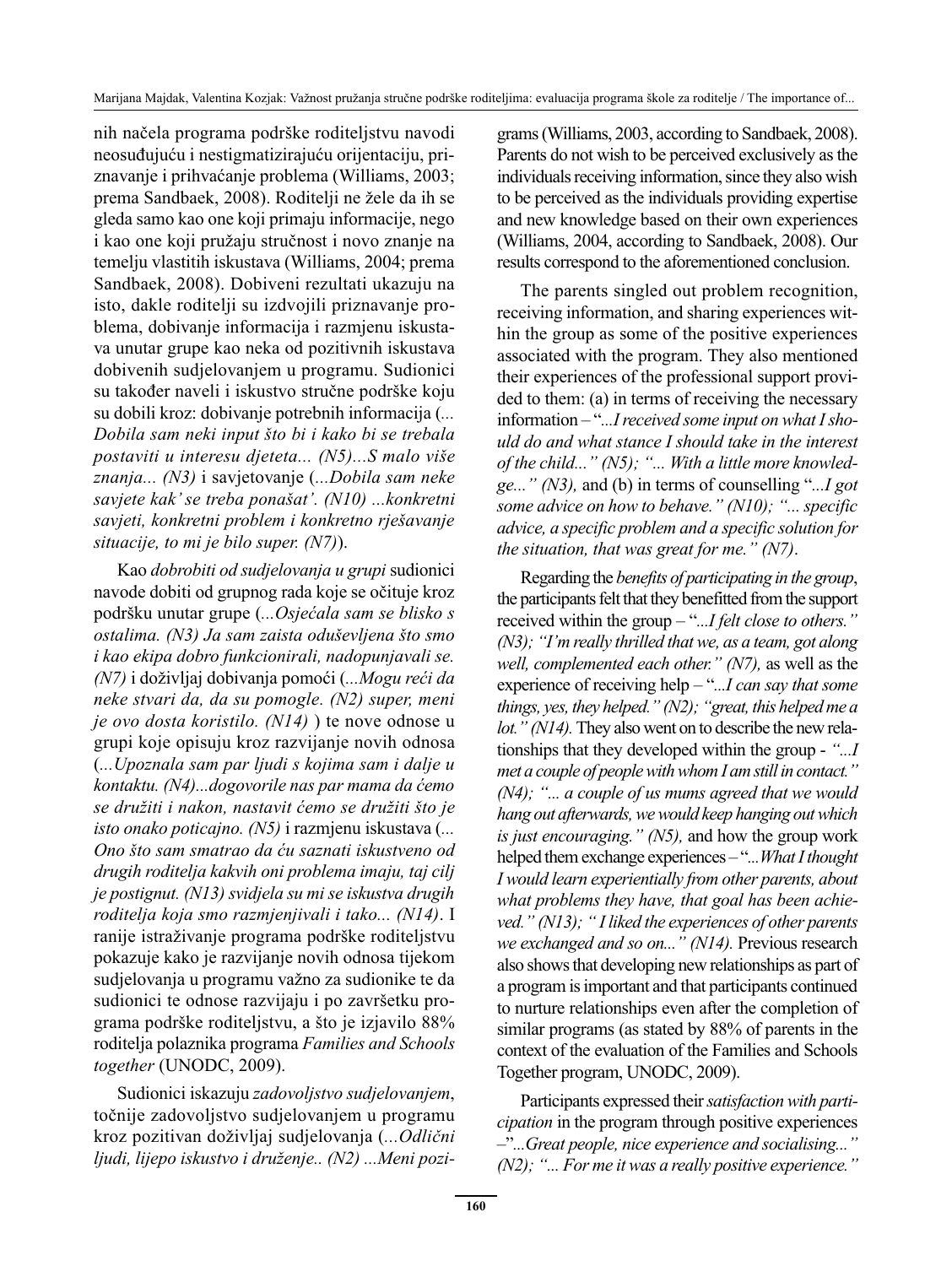*tivno skroz iskustvo. (N3)* i fleksibilnost sudjelovanja (*...Nije mi smetalo što su ljudi dolazili i odlazili. (N5)*). Također, iskazuju i zadovoljstvo organizacijom koja se očituje kroz dobro osmišljen program (*...Zanimljive teme. Dobro osmišljeno.(N1) ...Na sva pitanja smo pokrili, odgovorili. (N3)*), zadovoljstvo radionicama (*Zadovoljna sam...(N6) ...Super, ne mogu ništa loše reći... (N8)* te zadovoljstvo voditeljicom (*...Voditeljicom sam vrlo zadovoljan. (N1) Voditeljica mi je bila super. (N3).* Ono što je od iznimne važnosti u grupnom radu upravo je grupna dinamika koja može utjecati kako na ponašanje cijele grupe tako i na ponašanje pojedinih članova (Toseland i Rivas, 2005). Zadovoljstvo samim programom kao jedan od ishoda naveli su i roditelji u programu podrške roditeljstvu *Parent – child interaction therapy* (UNODC, 2009). Nadalje Lindsay i sur. (2011) navode kako je 98% roditelja iskazalo zadovoljstvo voditeljem programa navodeći kako im je iskazao poštovanje i uvažavao ih te uključivao u rad, a isto pokazuju i rezultati ovog istraživanja.

U konačnici, sudionici su naveli i neke *negativne aspekte sudjelovanja*. Sudionici navode neispunjene potrebe polaznika i to: neke specifične potrebe (*...Mislim da bi bilo bolje da su odvojene grupe sa sličnim problemima. (N2) ...Bilo je različitih roditelja, patologija, mislim da bi Škola kao takva trebala imati malo više specifičnih ponuda (N4)* i potrebu za individualnim radom (*...Meni je falila tema kako riješiti moje probleme... Moj je problem između mene i moje gospođe. (N8).* Autori Toseland i Rivas (2005) navode da se grupna kultura i povezanost grupe brže razvijaju kada u grupi imamo homogene članove jer dijeljenje zajedničkih iskustava i sličnih vrijednosti brže spaja ljude. Upravo je homogenost problema ono što su i sudionici ovog istraživanja naveli kao bolju opciju od grupnog rada s ljudima različitih problema. Pojedini sudionici su izrazili i potrebu za individualnim radom kao boljom opcijom od grupnog rada. To naravno ovisi o pojedincu i ne moraju rezultati nužno biti bolji ako se radi individualno u odnosu na grupni rad, no i u istraživanju UNODC (2009) roditelji koji su bili uključeni u individualni rad izrazili su veće zadovoljstvo programom *Parent – child interaction therapy* od onih koji su radili na grupnoj razini.

*(N3);* and participation flexibility *-* "*...I didn't mind people coming and going." (N5).* They also expressed satisfaction with the organisational aspects, such as the design of the program – "*...Interesting topics. Well thought out." (N1); "... We covered all the questions, answered them." (N3),* satisfaction with workshops - *"I am satisfied..." (N6); "... Great, I cannot say anything bad..." (N8),* as well as satisfaction with the facilitator – "*...I am very satisfied with the facilitator." (N1); " I loved the facilitator." (N3).* What is extremely important in group work is the fact that group dynamics can influence the behaviour of the whole group, as well as the behaviour of individual members (Toseland and Rivas, 2005). Satisfaction with the program itself, as one of the outcomes, was reported by parents in the Parent-Child Interaction Therapy parenting program (UNODC, 2009). Furthermore, Lindsay et al. (2011) stated that 98% of parents expressed satisfaction with the program facilitator, saying that he showed them respect and appreciation and included them in the work. Our findings correspond with these results.

Finally, participants also mentioned certain *negative aspects of participation*. Participants listed their unfulfilled needs as follows: certain specific needs – ".*..I think it would be better to have separate groups*  with similar problems." (N2); "... There were diffe*rent parents, pathologies, I think that the School as such should have something more specific to offer" (N4),* and the need for individual work – "*...I missed the topic of how to solve my problems... My problem is between me and my lady." (N8).* Toseland and Rivas (2005) reported that group culture and group connections develop faster when there is homogeneity among members of a group, since sharing common experiences and having similar values connects people faster. It is precisely the homogeneity of the problems that the participants in the present study cited as a better option than group work with people with various problems. Certain participants also expressed the need for individual work as a better option than group work. This, of course, depends on the individual, and it is not necessary that the results would have been better if individual work was performed in comparison with group work. However, parents who were involved in individual work as part of the UNODC research project (2009) expressed greater satisfaction with the Parent-Child Interaction Therapy program than those who were involved in group work.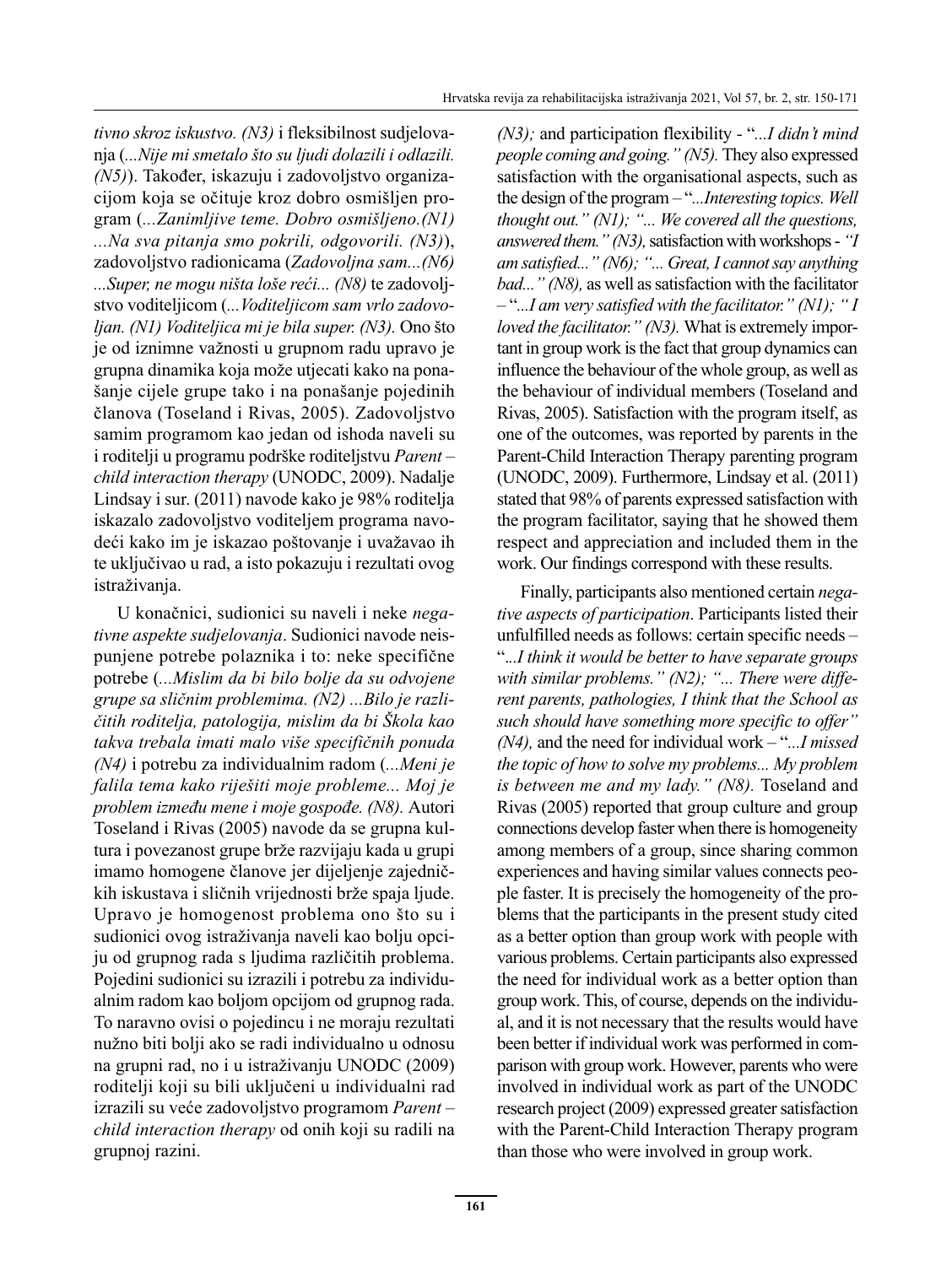Kao organizacijske nedostatke sudionici su izrazili prekratko trajanje programa (*...Možda bi malo više susreta, povremeni susreti da se to produlji.. (N3) ...Jedino bi možda promijenila, može biti duže, više susreta... (N6)*, potrebu za strožim pravilima prisutnosti u grupi (*...Nekako kao da se pristupa da nije bitno da li netko dođe ili ne. Bilo bi dobro da je malo strože to funkcioniranje grupe. (N3) ...Bilo mi je zeznuto kada su se ljudi mijenjali jer ipak otvaram dio sebe. (N7)*) te neadekvatnost prostora provedbe programa (*...jedino možda infrastruktura, neudobne stolice. (N1)*). U ovom dijelu analize pokazalo se da sudionici imaju i *poteškoće u primjeni novostečenih znanja i vještina* koje se očituju kroz izostanak primjene sadržaja obrađenog u programu (*...Jesam pokupila, ali ne mogu reći da sam ih i primijenila. I dalje idemo temeljem kažnjavanja, lakšom metodom nažalost. (N6)*).

## **Doživljaj promjena u roditeljstvu nakon završetka programa podrške roditeljstvu Škola za roditelje**

Rezultati pokazuju da sudionici istraživanja nakon završetka sudjelovanja u programu percipiraju *unapređenje kvalitete odnosa roditelj – dijete* koju iskazuju kroz doživljaj promjene u načinu komunikacije s djetetom: slušanje djeteta (*...trudim se više slušat', nekad prijeći preko nečeg. (N3) ...Rekla bi da ih više slušam i malo se više dogo-*

In terms of organisational shortcomings, the participants pointed out the short duration of the program – "*...Maybe a few more meetings, periodic meetings to prolong it.." (N3); "... Only thing I would change, perhaps, it could be longer, more meetings..." (N6),* the need for stricter rules regarding group attendance – "*... Somehow it seems that the approach is that it doesn't matter if someone comes or not. It would be good if the functioning of the group were a little stricter." (N3); "... It was tricky, when different people were present because I was still opening up to them, presenting a part of myself." (N7),* and the inadequacies of the location where the program was conducted – "*...only, perhaps, the infrastructure, uncomfortable chairs." (N1).* In this part of the analysis, participants were shown to have *difficulties in applying the newly acquired knowledge and skills*, which is manifested through the lack of application of the content dealt with as part of the program – ".*..I learned about it, but I cannot say that I applied it. We still function on the basis of punishment, the easier method unfortunately." (N6).*

# **Experience of changes in parenting after the completion of the "School for Parents" parenting support program**

Our results show that, after completing the program, the research participants perceived an *improvement in the quality of the parent-child relationship*, which they expressed as changes in their communica-

| Tablica 2. Tema: Percipirane promjene u roditeljstvu nakon završetka programa podrške roditeljstvu Škola za    |  |
|----------------------------------------------------------------------------------------------------------------|--|
| roditelje / Table 2. Perceived changes in parenting after the completion of the "School for Parents" parenting |  |
| support program                                                                                                |  |

| <b>Theme</b>               | Category                             | Code                                                          |
|----------------------------|--------------------------------------|---------------------------------------------------------------|
| Improvement of the         | Changes in the manner of             | Listening to the child                                        |
| quality of the parent-     | communicating with the child         | Using I-messages                                              |
| child relationship         |                                      | Giving explanations                                           |
|                            |                                      | Resolving problems through conversation                       |
|                            |                                      | Praising the child                                            |
|                            | Changes in the relation to the child | Providing structure in upbringing                             |
|                            |                                      | Setting boundaries                                            |
|                            |                                      | Consistency in upbringing                                     |
| Changes in the             | Positive changes in perceiving the   | Better understanding of the child                             |
| comprehension of the child |                                      | New viewpoint with regards to the child                       |
| child                      |                                      |                                                               |
| Personal changes in        | Becoming aware of shortcomings in    | New insights and views on their own actions towards the child |
| the parent                 | child upbringing                     |                                                               |
|                            | Changes in the control of one's own  | Self-control in relation to the child                         |
|                            | behaviour                            | Better stress-related coping mechanisms                       |
|                            |                                      | Refraining from burdening the child with one's own problems   |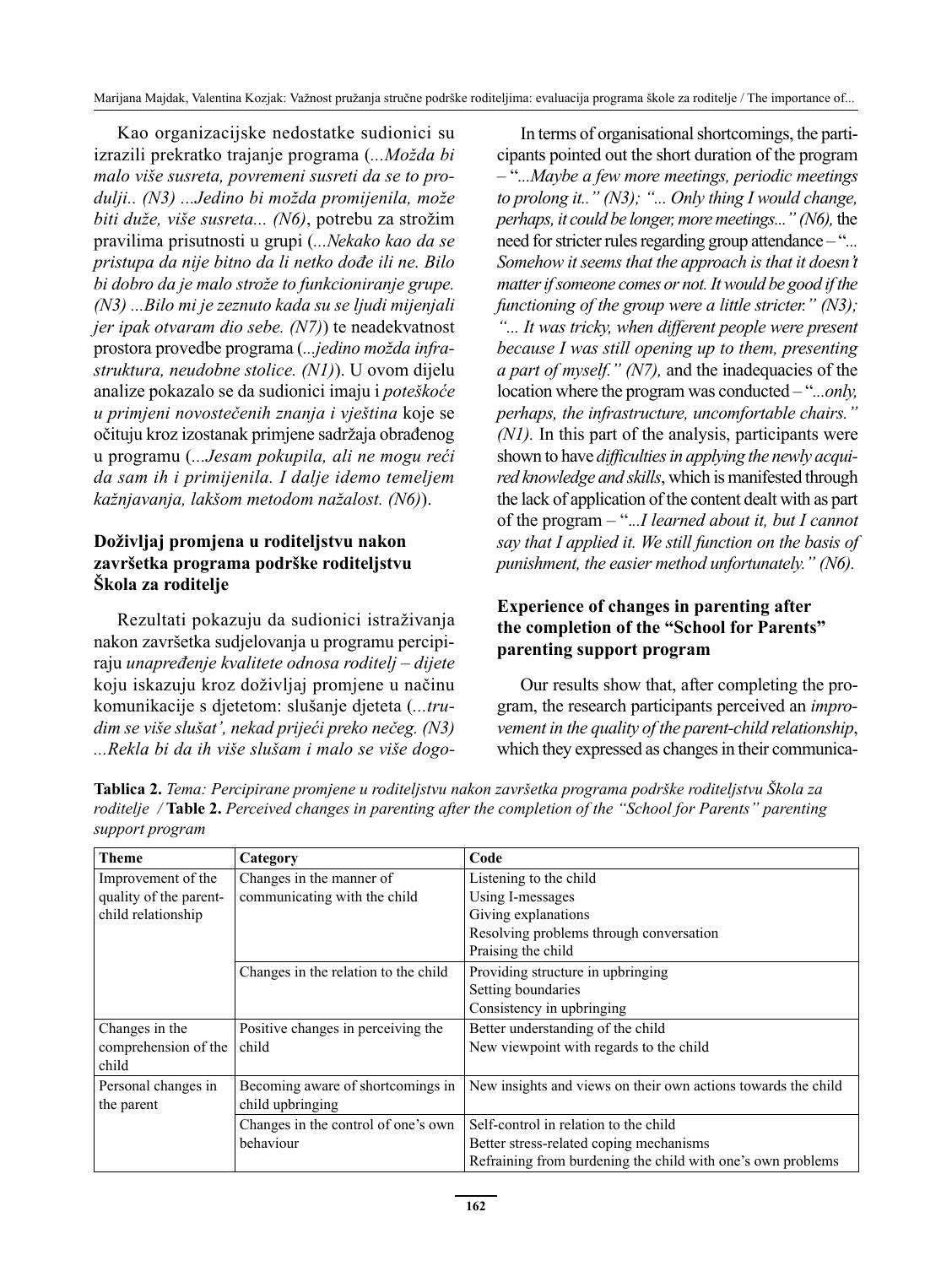*varam. (N9*), korištenje Ja – poruka (*...nakon tih sati sam pokušao koristiti ja-poruke. (N1)...Više pričamo o pozitivnim stvarima, pokušao sam komunicirati putem ja-poruka... (N11)*), objašnjavanje (*...objašnjavanjem, često, tu mi je Škola pomogla. (N3) ...Ako nešto ne može dobiti, obavezno mu objasnim. (N10)*), rješavanje problema razgovorom (*...prije kad bi bila ljuta bi se durila ili nešto, ali sad bi rekla osjećaje koje imam u sebi i onda to objasnim. (N3) ...prije bi bilo svađa i deranja, puno više, a sada nije. (N15)* te korištenje pohvala (*...Više pozitivnih tih afirmacija, nećemo ići s negativnim, nego pozitivnim. (N4) ...Prije nisam koristila nagrade. Ne dajem materijalne, ali čuje bravo, trudio si se, dobro si to napravio... (N7).* Sudionici također percipiraju *promjene u odnosu prema djetetu* pa navode strukturiranje u odgoju (*...Škola je tu pomogla u strukturiranju, kao neke stvari si bolje organiziram, prezentiram. (N1)*), postavljanje granica (*...Oko toga sam imala problema, ali nekako, ne znam je li to zahvala Školi, ali kao da mi je lakše postaviti te granice. (N3) ...postavljanje granica, to sam baš upila. (N5)* i dosljednost u odgoju (*...Sad se više podupirem sa suprugom, dosljedniji sam. (N11)...Ono što bih prije više radila je pregovarala, a sada sam naučila da pregovaranje i nije neka dobra taktika, barem u stvarima koje se tiču obrazovanja i sigurnosti. (N11)*). Lindsay i sur. (2011) kao i Pećnik i Dobrotić (2013) navode kako postoje snažni dokazi o učinkovitosti roditeljskih programa u poboljšanju roditeljskih vještina proizašli iz brojnih evaluacijskih istraživanja. Također Pećnik i Dobrotić (2013) navode kako je povišeni roditeljski stres pokazatelj neravnoteže između zahtjeva skrbi o djetetu i roditeljeve mogućnosti da te zahtjeve ispuni svojim unutarnjim i vanjskim resursima te kako usluge podrške roditeljstvu trebaju, osim na jačanje roditeljskih vještina, biti usmjerene i na uklanjanje izvora stresa.

Sudionici primjećuju i vlastite *promjene u poimanju djeteta* koje opisuju kroz pozitivne promjene u doživljavanju djeteta, konkretnije bolje razumijevanje djeteta (*...Kroz školu sam naučio da moram paziti kad što on hoće, po nekim neverbalnim situacijama jer onda bolji rezultat dobijem. (N1) ...nastojim razumjeti njega... (N6)*) i novi pogled na dijete (*...Slika o djetetu, upitnik koji smo imali. Donio novi pogled na dijete. (N2)*).

tion with the child: listening to the child – "*...I try to listen more, I sometimes get over something." (N3); "... I would say that I listen more and try to agree on things a little more." (N9),* using I-messages – "*...after those lessons I tried to use I-messages." (N1); "... We talk more about positive things, I tried to communicate via I-messages..." (N11)*, giving explanations *– "...by explaining, and often, that's where the School helped me." (N3); "... If he cannot get something, I make sure to explain it to him." (N10))*, resolving problems through conversation – *"...before, when I would be angry I would sulk or something, but now I would articulate the feelings I have inside me and explain them." (N3); "... there used to be arguments and yelling, a lot more, and now it's not so common." (N15),* praising the child *– "...More of positive things, more of these affirmations, we will not be negative, but positive." (N4); "... I have not used rewards before. I do not give material rewards, but he hears well done, you tried hard, you did it well..." (N7).*  Participants also perceived *changes in the relationship to the child*, such as providing structure in upbringing – "*...The School helped with providing structure, like some things I organise and present better." (N1)),* setting boundaries *– "...I had problems with that, but somehow, I don't know if it is thanks to the School, but it's like it's easier for me to set those boundaries." (N3); "...setting boundaries, that's exactly what I absorbed." (N5),* and consistency in upbringing *– "... Now my wife me support each other more, I am more consistent." (N11); "... What I would have done more frequently before was negotiation, and now I have learned that negotiation is not a good tactic, at least in matters of education and safety." (N11)).* Lindsay et al. (2011) as well as Pećnik and Dobrotić (2013) showed that there is strong evidence of the efficiency of parenting programs in terms of improving parenting skills as a result of several evaluation studies. Furthermore, Pećnik and Dobrotić (2013) argued that increased parental stress is an indicator of the imbalance between the requirements of child care and a parent's ability to meet these requirements by using their own internal and external resources; they also highlighted that parenting support services should be aimed at eliminating sources of stress in addition to enhancing parenting skills.

Participants also noticed *changes in the comprehension of the child,* which they describe through posi-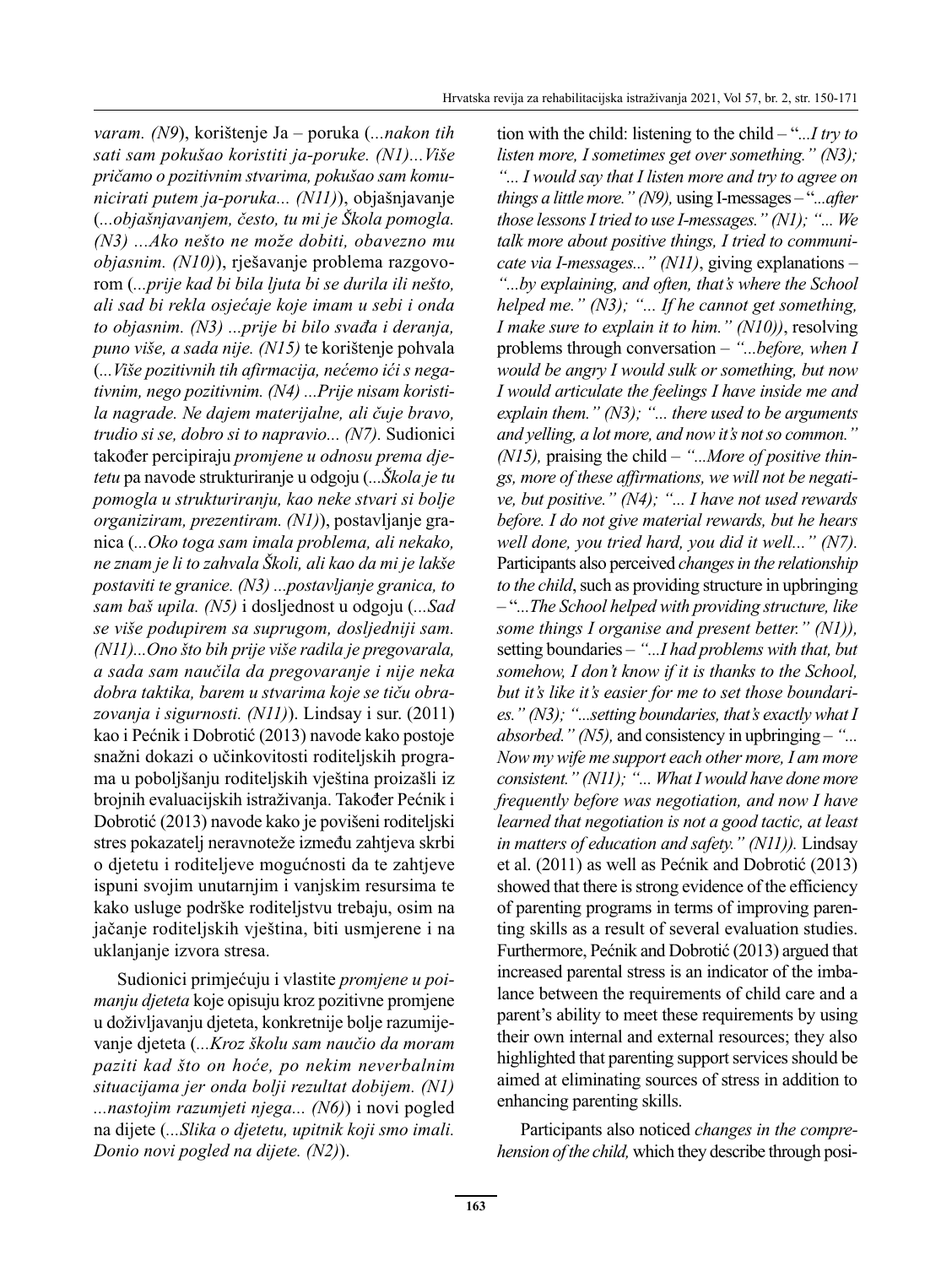Roditelji su naveli i doživljaj *osobnih promjena*. Navodi roditelja su pokazali kako oni kroz više promišljanja o vlastitoj roditeljskoj ulozi dolaze do osvješćivanja nedostataka u odgoju djeteta koje se iskazuje kroz nove spoznaje i gledišta o vlastitim postupcima prema djetetu (*.... osvijestila sam da sam nekad gruba prema djetetu, da se derem. (N7) ...Postala sam svjesna toga da bi mogla malo više raditi na odnosima s djecom. (N9).* Roditelji promjene u kontroli vlastitog ponašanja opisuju kroz samokontrolu u odnosu prema djetetu (*...Sad ja pokušavam biti smirena i radije šutim kad on ima neke svoje ispade ili nešto... (N7) ...najviše u toj samokontroli koju sam vam navela, da drugačije reagiram. (N15),*  lakše nošenje sa stresom (*...Ne preispitujem se toliko, opuštenija... (N3) ...Bolje nošenje sa stresom. (N4)* i neopterećivanje djeteta vlastitim problemima (*...Sama škola je tu pomogla da ja nastojim neke stvari riješiti unutar sebe, da dijete ne osjeti. (N4)...naučila sam da se smijem rasplakati pred njom ako mi se plače, ali da ju ne zamaram tim temama što mene muče… (N15)*). Dobiveni podaci u skladu su sa dosadašnjim rezultatima istraživanja. Prema istraživanju Lindsay i sur. (2011) znatan broj roditelja ukazuje na promjene u roditeljstvu nakon sudjelovanja u programu podrške roditeljstvu, pri čemu 74% roditelja navodi smanjenje roditeljske nedosljednosti, a 77% smanjenje pretjeranih reakcija, dok čak 79% navodi poboljšanje mentalnog zdravlja. U istraživanju Leung i sur. (2003) roditelji također nakon polaženja programa podrške roditeljstvu iskazuju doživljaj smanjenja vlastitih problema te porast u osjećaju vlastite kompetentnosti. U istraživanju Letarte i sur. (2010) roditelji iskazuju manju upotrebu kažnjavanja, češće korištenje pohvale djeteta i pozitivniju verbalnu komunikaciju nakon završetka sudjelovanja u programu podrške roditeljstvu *Incredible Years*. Slično je i kod sudionika programa *Dare to be you* koji navode kako su im se poboljšale roditeljske tehnike, točnije kako su usvojili učinkovite komunikacijske vještine i uzimaju *time out* kada vide da je to potrebno – ne reagiraju impulzivno već se prvo smire i razmisle o situaciji (UNODC, 2009). U istom istraživanju sudionici programa *Parenting Wisley* tome još dodaju i učinkovito rješavanje problema te postavljanje jasnih očekivanja i granica kao ono tive changes in perceiving the child, more specifically a better understanding of the child – "*...Through the school I learned that I have to be mindful of when he wants something, judging by some nonverbal situations, because I get better results in this way." (N1); "...I try to understand him..." (N6),* and a new viewpoint with respect to the child – "*...The whole picture of the child, the questionnaire we had. It allowed me to reach a new viewpoint regarding the child." (N2)*.

The participants also experienced *personal changes* by means of a greater degree of reflection on their own parental role. They became more aware of the shortcomings in child upbringing and expressed their new insights and views on their own actions towards the child – "*...I realised that I used to be rude to the child, that I shout*." *(N7); "... I became aware that I could work a little harder on relationships with children." (N9).* They described changes in the control of their own behaviour through self-control in relation to the child – "*...Now I try to be calm and prefer to be silent when he has an outburst or something..." (N7); "...mostly in that self-control I mentioned to you, to react differently." (N15),* improved ability to cope with stress – "*...I don't question myself that much, I am more relaxed..." (N3); "... Better coping with stress." (N4),* and refraining from burdening the child with one's own problems – "*...The school itself helped me to try to solve some things within myself, so that the child does not feel it." (N4); "...I learned that I can cry in front of her if I feel like crying, but not to bother her with those issues that bother me.." (N15).* According to Lindsay et al. (2011), a significant number of parents experience changes in parenting after participating in a parenting support program, with 74% of parents reporting a reduction in inconsistency in parenting and 77% reporting a reduction in excessive reactions, while as many as 79% report an improvement in mental health. Leung et al. (2003) studied parents after attending a parenting support program and found that they experienced a mitigation of their own problems and an improvement in their own competencies. Research conducted by Letarte et al. (2010) involved parents who reported less frequent use of punishment, more frequent praising of the child, and more positive verbal communication after completing the "Incredible Years" parenting support program. Participants of the "Dare to Be You" program also reported that their parenting techniques have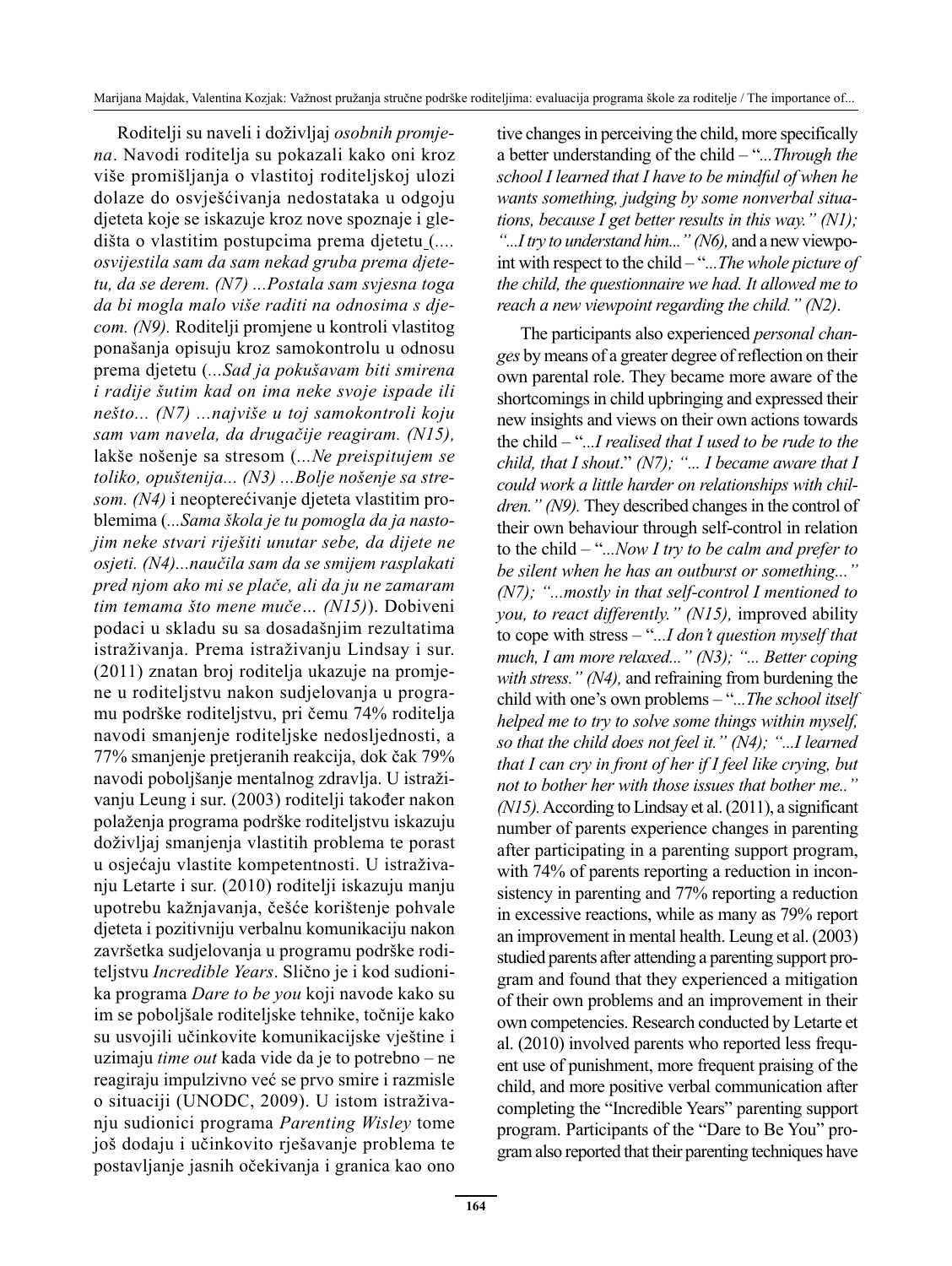što primjenjuju nakon programa u roditeljstvu. Nadalje sudionici programa *Parents as teachers* navode sljedeće promjene u roditeljstvu nakon sudjelovanja u programu: imaju više znanja o razvoju svog djeteta, uključeniji su u život djeteta, upoznati su s adekvatnim discipliniranjem i češće se uključuju u interakcije s djetetom, a sudionici programa *Helping the Noncompliant Child* tome pridodaju i promjene u stavu prema djetetu (UNODC, 2009). I u evaluaciji programa podrške roditeljstvu *Rastimo zajedno* roditelji iskazuju povećanje znanja o načinima odnošenja prema djetetu, osjetljivosti za perspektivu djeteta, komunikacijskih vještina (Pećnik i Starc, 2010), a sudionici programa *Triple P Positive parenting* uz navedeno iskazuju i niz osobnih promjena kao što su: povećanje samokompetentnosti, smanjenje bračnih konflikata, manja razina roditeljske depresije, smanjeni roditeljski stres, manja razina roditeljske ljutnje i veće zadovoljstvo roditeljstvom (UNODC, 2009).

Navedeno pokazuje kako su rezultati dobiveni u ovom istraživanju u skladu s dosadašnjim istraživanjima o ishodima programa podrške roditeljima na promjene u roditeljstvu, kako one na osobnoj razini (nove spoznaje i gledišta o vlastitim postupcima prema djetetu, samokontrola u odnosu prema djetetu, lakše nošenje sa stresom, neopterećivanje djeteta vlastitim problemima) tako i one u odnosu roditelj – dijete (promjene u komunikaciji, strukturiranje u odgoju i postavljanje granica te novi pogled na dijete).

## **OGRANIČENJA ISTRAŽIVANJA**

Vezano uz ograničenja ovog kvalitativnog istraživanja valja reći da je uzorak sudionika (N = 15) ograničen na roditelje koji se nalaze na području grada Zagreba i uže okolice, a i s obzirom na to da je riječ o subjektivnim doživljajima sudionika, rezultati vrijede samo za njih i ne mogu se uopćavati te također mogu biti drugačiji za svaku novu grupu sudionika. Ovo je istraživanje utemeljeno na samoiskazima sudionika te iako su samoiskazi iznimno značajni, za dio o promjenama u roditeljstvu bilo bi bolje da su samoiskazi kombinirani s drugim izvorima podataka, primjerice s neposrednim promatranjem njihova ponašanja prema djeci ili provjerom dječje perspektive o promjenama u improved, they have adopted efficient communication skills, and they take a "time-out" when they realise it is necessary - they do not react impulsively, but calm down first and think about the situation (UNODC, 2009). In the same study, participants in the "Parenting Wisely" program noted their efficient problem-solving skills and the fact that they were setting clear expectations and boundaries based on what they learnt from the parenting program. Furthermore, participants in the "Parents as Teachers" program highlighted the following changes in parenting after participating in the program: they had more knowledge about their child's development, they were more involved in the child's life, they familiarised themselves with adequate disciplinary actions, and they were more involved in interactions with the child. Participants in the "Helping the Noncompliant Child" program added that their attitude towards the child changed (UNODC, 2009). The evaluation of the parenting support program "Growing up Together (Rastimo zajedno)" showed that parents exhibit an increase in knowledge about how to treat the child, sensitivity to the child's perspective, and communication skills (Pećnik and Starc, 2010), while the participants in the "Triple P" Positive Parenting program also express a number of personal changes, such as increased self-competence, reduced marital conflicts, lower levels of parental depression, reduced parental stress, lower levels of parental anger, and greater satisfaction with parenting (UNODC, 2009).

This shows that the results obtained in the present study are consistent with previous findings on the outcomes of parent support programs with respect to changes in parenting, both on a personal level (new knowledge and views on their own actions towards the child, self-control in relation to the child, better ability to cope with stress, refraining from burdening the child with one's own problems), as well as on the level of the parent-child relationship (changes in communication, providing structure in upbringing and setting boundaries, and a new viewpoint with regards to the child).

#### **RESEARCH LIMITATIONS**

Regarding the limitations of this qualitative study, it should be noted that the sample of participants (n  $= 15$ ) is limited to parents who reside in the city of Zagreb and the surrounding area. Given that these are subjective experiences of participants, the results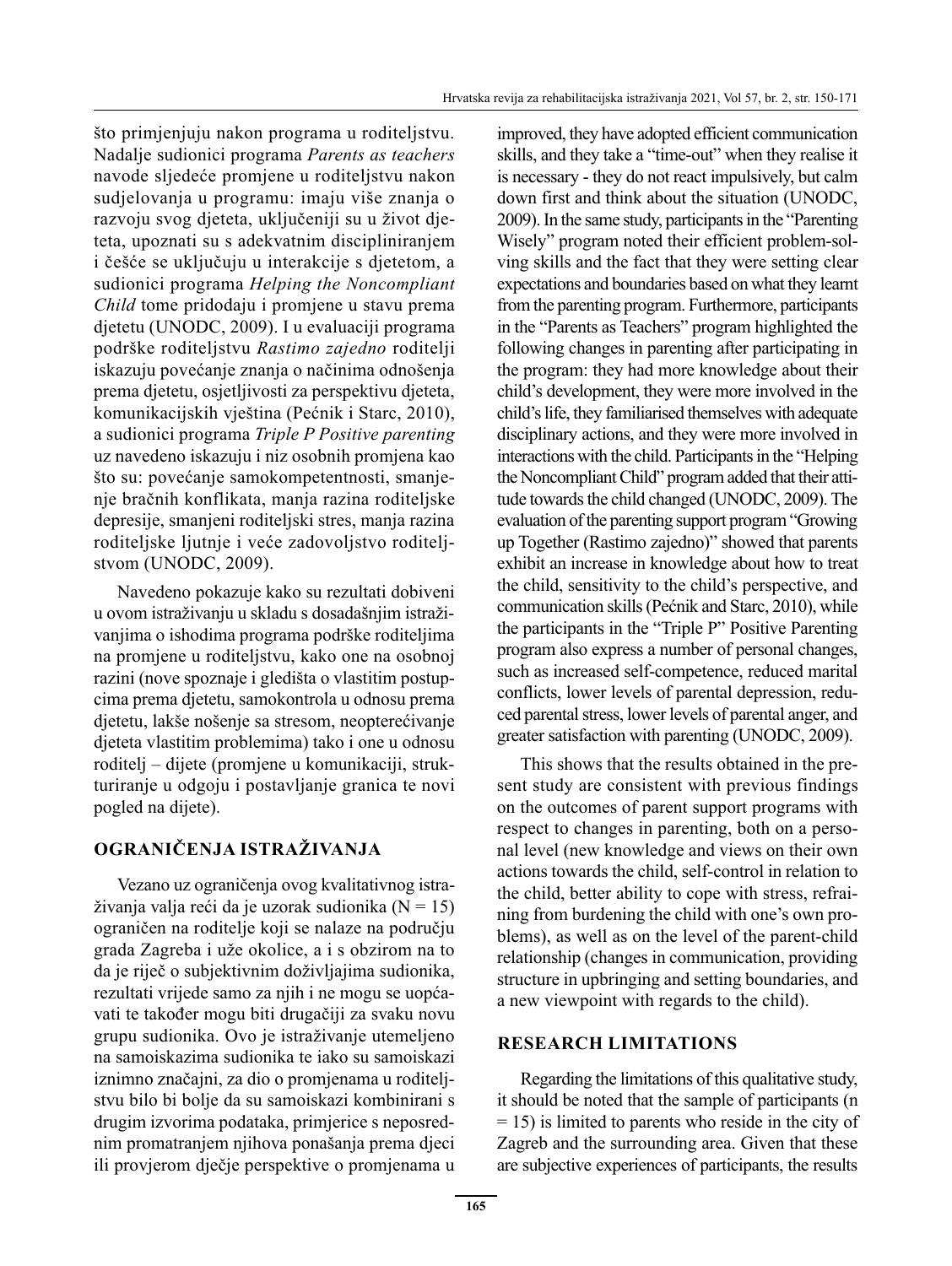ponašanju roditelja. Također ovo istraživanje ne nudi pregled dugoročnih promjena te bi u te svrhe bilo potrebno provoditi longitudinalno istraživanje.

Prema Braver i sur. (1997; prema Feng i Fine, 2001) većina tema pokrivenih u evaluacijskim istraživanjima programa podrške roditeljima vodi socijalno poželjnim odgovorima. To bi značilo da je i u ovom istraživanju moguće da su rezultati većinom pozitivni upravo zato što sudionici žele vidjeti sebe kao dobre roditelje ili žele izbjeći "osuđivanje" istraživača. Nadalje budući da nema grupe za usporedbu, odnosno nema kontrolne grupe, teško je odrediti jesu li se promjene dogodile samo zahvaljujući programu ili su utjecaj imali i drugi faktori. Iz navedenih razloga buduća istraživanja programa podrške roditeljstvu bi trebala sadržavati i evaluaciju prije i poslije te grupu roditelja koji jesu pohađali program (eksperimentalna) i grupu roditelja koji nisu pohađali program (kontrolna grupa).

Što se metode prikupljanja podataka tiče svaka metoda ima svoje prednosti i nedostatke. Kao što je u radu prethodno navedeno polustrukturirani intervju odabran je zbog prirode samih istraživačkih pitanja – iskustava sudjelovanja i doživljaja promjena u roditeljstvu polaznika programa podrške roditeljstvu Škola za roditelje – te zbog njegove mogućnosti da sudionicima ostavi prostor za otvaranje novih tema koje nisu bile predviđene od strane istraživača. Međutim smatra se kako bi najbolja opcija ipak bila triangulacija metoda prikupljanja podataka koja bi pridonijela valjanosti i pouzdanosti ovog istraživanja. Triangulacija metoda predstavlja kombinaciju dviju ili više metoda radi nadopune podataka (Milas, 2005) pri čemu bi se za ovo istraživanje koristile fokus-grupa i polustrukturirani intervju.

Još jedno ograničenje ovog istraživanja jest ono vezano uz motivaciju sudionika. Naime budući da imamo roditelje koji su došli samoinicijativno te one koji su došli po uputnici CZSS-a, postavlja se pitanje je li njihova polazna točka u vidu motivacije različita te ovise li rezultati i o tome. Stoga bi i ovaj dio trebalo uzeti u obzir kod budućih istraživanja programa podrške roditeljstvu te uključiti aspekt motivacije uključivanja roditelja u program kao još jedno područje istraživanja.

are valid only for them and cannot be generalised to others, since they may differ for each new group of participants. This study is based on self-assessment statements provided by the participants. Although selfassessment statements have immense significance, it would have been better if the self-assessment statements were combined with other data from sources for the part concerning changes in parenting; for example, by directly observing their behaviour toward children or by gaining insight into the children's perspectives on changes in parental behaviour. Additionally, this study does not offer an overview of long-term changes: a longitudinal study would be required for this purpose.

According to Braver et al. (1997, according to Feng and Fine, 2001), most of the themes covered in studies evaluating parental support programs lead to socially desirable responses. This means that it is possible that the results of this study are mostly positive because the participants wish to see themselves as good parents or wish to avoid "being judged" by researchers. Furthermore, since there is no comparison group (control group), it is difficult to determine whether the changes occurred only due to the program or due to the influence of other factors as well. Therefore, future research on parenting support programs should include both pre- and post-evaluation, as well as a group of parents who attended the program (experimental) and a group of parents who did not attend the program (control group).

Regarding the method used for data collection, each method has its advantages and disadvantages. As mentioned above, semi-structured interviews were selected because of the nature of the research questions themselves – experiences related to participation in the program, changes in parenting after attending the program, and the capacity of the program to provide the participants with opportunities to raise new topics that the researchers failed to anticipate. However, it is considered that the best option would still be to triangulate data collection methods, which would contribute to the validity and reliability of this research. Method triangulation is a combination of two or more methods to supplement data reliability (Milas, 2005). In this case, we could potentially use a combination of focus groups and semi-structured interviews.

Another limitation of this study is that it relies on the motivation levels of the participants. Since we have parents who came at their own initiative and those who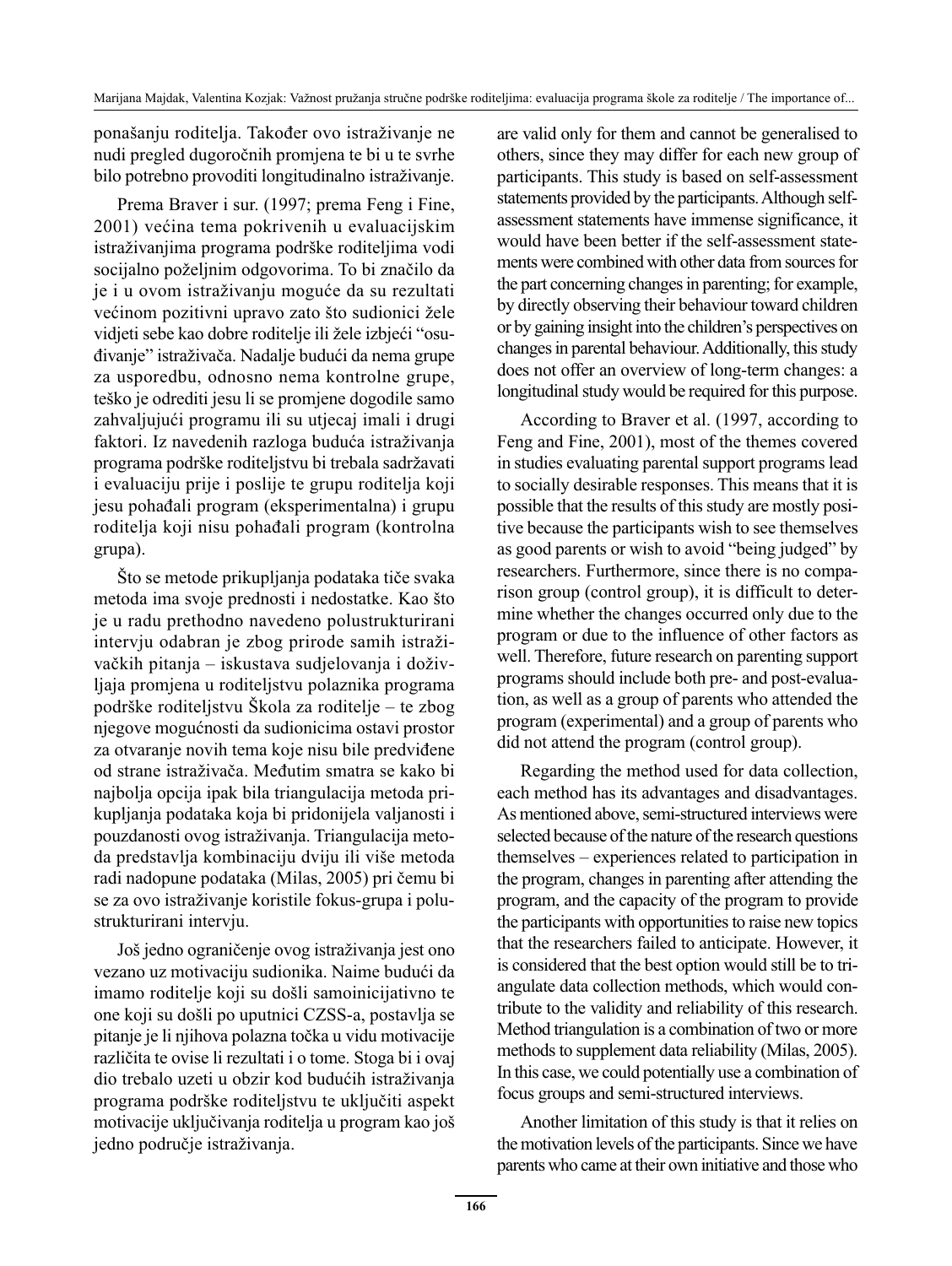## **PRAKTIČNE IMPLIKACIJE ISTRAŽIVANJA**

Rezultati ovog istraživanja mogu biti od velike koristi za same provoditelje evaluiranog programa na način da zadrže ono što sudionici navode kao pozitivno, a da promjene ono što se sudionicima nije sviđalo kako bi budući polaznici bili što zadovoljniji samim programom. Nadalje ovi rezultati mogu biti značajni za sve koji se bave ili bi se željeli baviti podrškom roditeljstvu u kreiranju svojih programa jer je ovdje prikazana korisnička perspektiva. Može se vidjeti kako sudionici percipiraju promjene u roditeljstvu nakon završenog programa što može biti iznimno značajno za praksu socijalnog rada jer se pokazuje učinkovitost programa podrške roditeljstvu u samom roditeljstvu. Slijedom te učinkovitosti pravovremenim uključivanjem roditelja u programe podrške roditeljstvu mogu se prevenirati brojni problemi u ponašanju djeteta te se može zadržati/ponovno uspostaviti adekvatno funkcioniranje obitelji. Dobiveni rezultati ukazuju na to da programi podrške roditeljstvu mogu predstavljati zaštitni faktor i podršku obitelji te su stoga važan podatak za praksu socijalnog rada i drugih pomažućih profesija i mogli bi potaknuti stručnjake na organiziranje i provođenje programa podrške roditeljstvu u širem opsegu nego što je to sada. Naposljetku još jedna moguća praktična implikacija ovog istraživanja jest poticaj za daljnja istraživanja na temu podrške roditeljstvu te poticaj za medijski dijalog o navedenoj temi kako bi se širu javnost upoznalo o mogućnostima uključivanja u programe.

# **ZAKLJUČAK**

Programi podrške roditeljstvu nastali su kako bi spriječili probleme i poteškoće roditelja i pomogli roditeljima da se ponovno osjećaju kompetentnima i budu sretni u svojoj ulozi roditelja. Jedan je od takvih programa i program Hrabrog telefona naziva Škola za roditelje. U ovom su radu prikazane procesna evaluacija i evaluacija ishoda navedenog programa podrške roditeljstvu. Procesnom se evaluacijom pokazalo kako sudionici iskazuju pozitivna iskustva sudjelovanja u programu (osnaživanje, dobivanje informacijske podrške i dobiti od grupnog rada te zadovoljstvo sudjelovanjem u prowere referred to the program by the CSW, the question arises whether their starting point in terms of motivation is different and whether the results depend on it. Therefore, this should be taken into account when planning and designing in future research studies on parenting support programs. Ideally, the aspect of motivation underlying parents' involvement in the program should be included as another research area.

# **PRACTICAL IMPLICATIONS**

The results of this study can be of great benefit to the parties implementing the evaluated program themselves by allowing them to retain elements that the participants noted as positive, and by changing what the participants did not like in order that future participants would be as satisfied as possible with the program itself. Furthermore, these results may be significant for anyone involved in or who would like to engage in parenting support in terms of creating their own programs since the user perspective is presented here. It may be noted that participants perceive changes in parenting after the completion of the program, which can be extraordinarily important for social work practice as it shows the effectiveness of a parenting support program in terms of impact on parenting itself. As a result of this effectiveness, the timely involvement of parents in parenting support programs can prevent numerous problems in child behaviour, and the proper functioning of the family can be maintained/re-established. The obtained results indicate that parenting support programs can represent a protective factor and family support, and they are therefore important data for social work practice and the practice of other helping professions. These programs could encourage professionals to organise and implement parenting support programs on a wider scale than the current programs. Finally, another potential practical implication of this research is the encouragement of further research on the topic of parenting support and the encouragement of media dialogue on this topic in order to inform the general public about the possibilities of involvement in programs.

## **CONCLUSION**

Parenting support programs were envisaged to help prevent the occurrence of parenting problems and difficulties, as well as to help parents regain the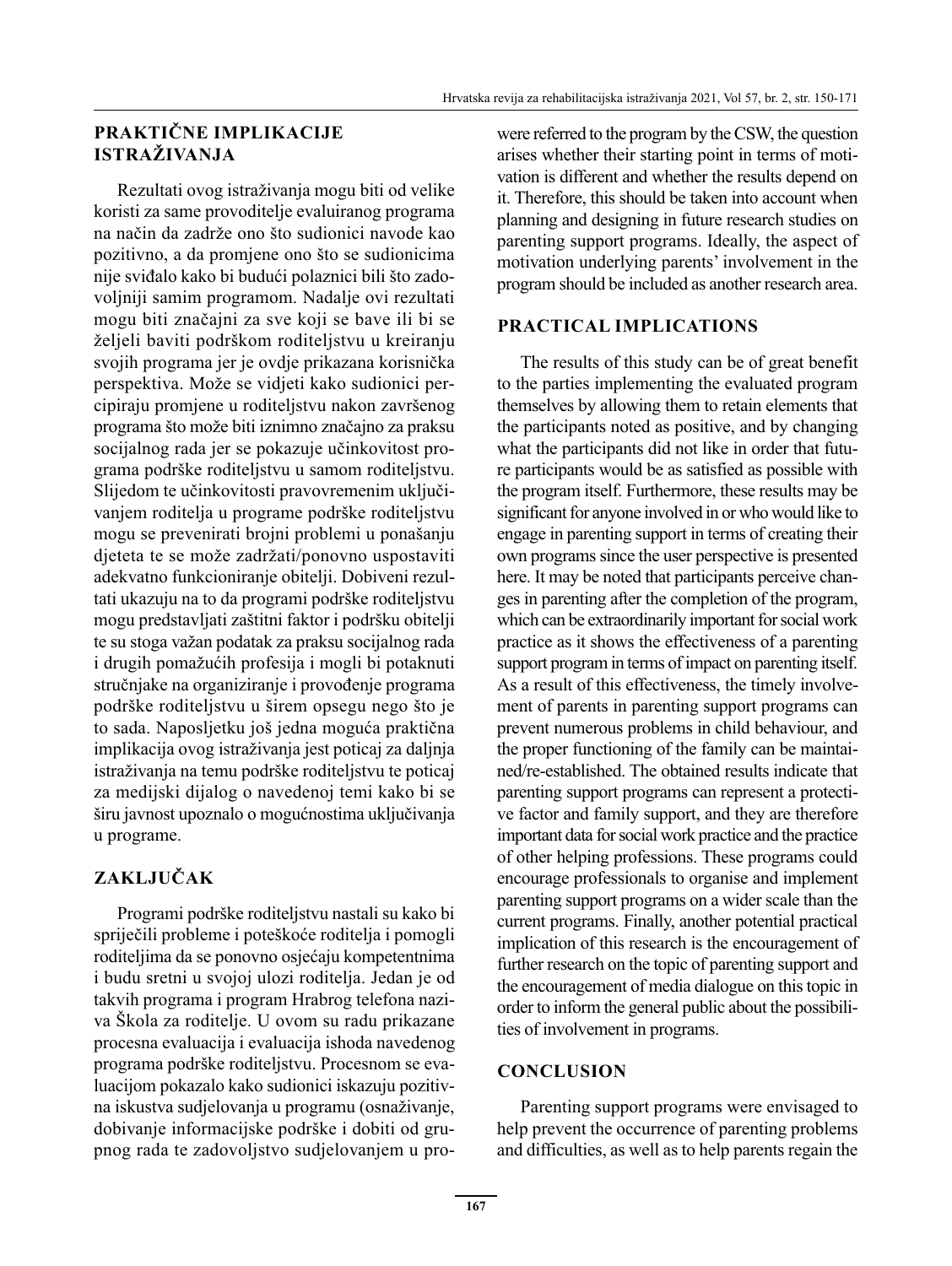gramu), ali i nekoliko negativnih aspekata sudjelovanja kao što su neispunjene potrebe polaznika, organizacijski nedostaci te poteškoće u primjeni novostečenih znanja i vještina. Evaluacija ishoda pokazala je kako sudionici percipiraju pozitivne promjene u roditeljstvu nakon završetka programa Škola za roditelje na osobnoj razini i u odnosu prema djetetu (osvješćivanje nedostataka u odgoju, promjene u načinu komunikacije s djetetom, promjene u doživljavanju djeteta te promjene u kontroli vlastitog ponašanja). Dobiveni rezultati u skladu su s nekim ranijim istraživanjima (Sandback, 2008, Toseland i Rivas, 2005, Lindsay i sur. 2011) koji govore o tome da je za roditelje iskustvo sudjelovanja u programima podrške roditeljstvu pozitivno (destigmatizacija, osnaživanje, informiranje, razmjena iskustava u grupi), kao i da nakon završenog sudjelovanja u programima podrške roditeljstvu percipiraju pozitivne promjene vezane uz mentalno zdravlje, dosljednosti u odgoju djece i manje vlastitih problema (Lindsay i sur. 2011).

Znanstvene implikacije rezultata ovog rada objasnit će se kroz povezanost dobivenih rezultata s teorijskim polazištima. Krenut će se od teorije socijalne podrške (Lakey i Cohen, 2000) . Navedenu teoriju socijalne podrške (Lakey i Cohen, 2000) može se povezati s dobivenim rezultatima našeg istraživanja jer su sudionici iskazali kako im je grupa bila izvor podrške, da su na radionicama dobili informacijsku podršku te iskustvo osnaživanja i da se sada lakše nose sa stresom.

Nadalje dobiveni rezultati pokazuju kako sudionici istraživanja iskazuju zadovoljstvo sudjelovanjem u programu što je prema integriranoj teoriji roditeljskog uključivanja (McCurdy i Daro, 2011) ključan čimbenik zadržavanja roditelja u programima podrške roditeljstvu. U uvodu je rečeno da prema navedenoj teoriji postoje četiri čimbenika koja utječu na uključivanje i zadržavanje roditelja u programima podrške roditeljstvu: osobne karakteristike, karakteristike pružatelja, karakteristike programa te susjedstvo (McCurdy i Daro, 2011). Budući da naši sudionici iskazuju zadovoljstvo organizacijom, radionicama i voditeljicom, može se vidjeti kako su zadovoljena dva od četiri navedena čimbenika integrirane teorije roditeljskog uključivanja (karakteristike pružatelja i karakteristike programa) koji ujedno imaju i najveći utjecaj na feeling of competence and happiness in their role as a parent. One such programs is the "Brave Phone" helpline program called "School for Parents". This paper evaluates the processes involved in and the outcomes of the aforementioned parenting support program. The process evaluation showed that participants report positive experiences of participating in the program (empowerment, obtaining information, support and benefits from group work, as well as satisfaction with participation in the program), as well as several negative aspects of participation, such as unfulfilled needs, organisational shortcomings, and difficulties in applying newly gained knowledge and skills. Outcome evaluation showed how participants perceived positive changes in parenting after completing the "School for Parents" program on a personal level and in relation to the child (awareness of shortcomings in upbringing, changes in the manner of communicating with the child, changes in perceiving the child, and changes in the control of one's own behaviour). The results obtained in the present study are consistent with previously reported findings (Sandback, 2008, Toseland and Rivas, 2005, Lindsay et al. 2011): for parents, the experience of participating in parenting support programs is positive (lack of stigmatisation, empowerment, information, exchange of experiences in the group), and that after completing the parenting support programs, they perceive positive changes related to mental health, consistency in the upbringing of children, and fewer problems of their own (Lindsay et al. 2011.).

 $\epsilon_{0}$ The scientific implications of these findings can be explained with reference to the Social support theory (Lakey and Cohen, 2000): the participants stated that the group was a source of information and support for them, and that they experienced empowerment at the workshops, as well as saw an improvement in how they cope with stress. Furthermore, the research participants express satisfaction with participating in the program, which, according to the Integrated theory of parent involvement (McCurdy and Daro, 2011), is a key factor in their continued participation in parenting support programs. Based on this theory, there are four factors that influence parental involvement and continued participation in parenting support programs: personal characteristics, provi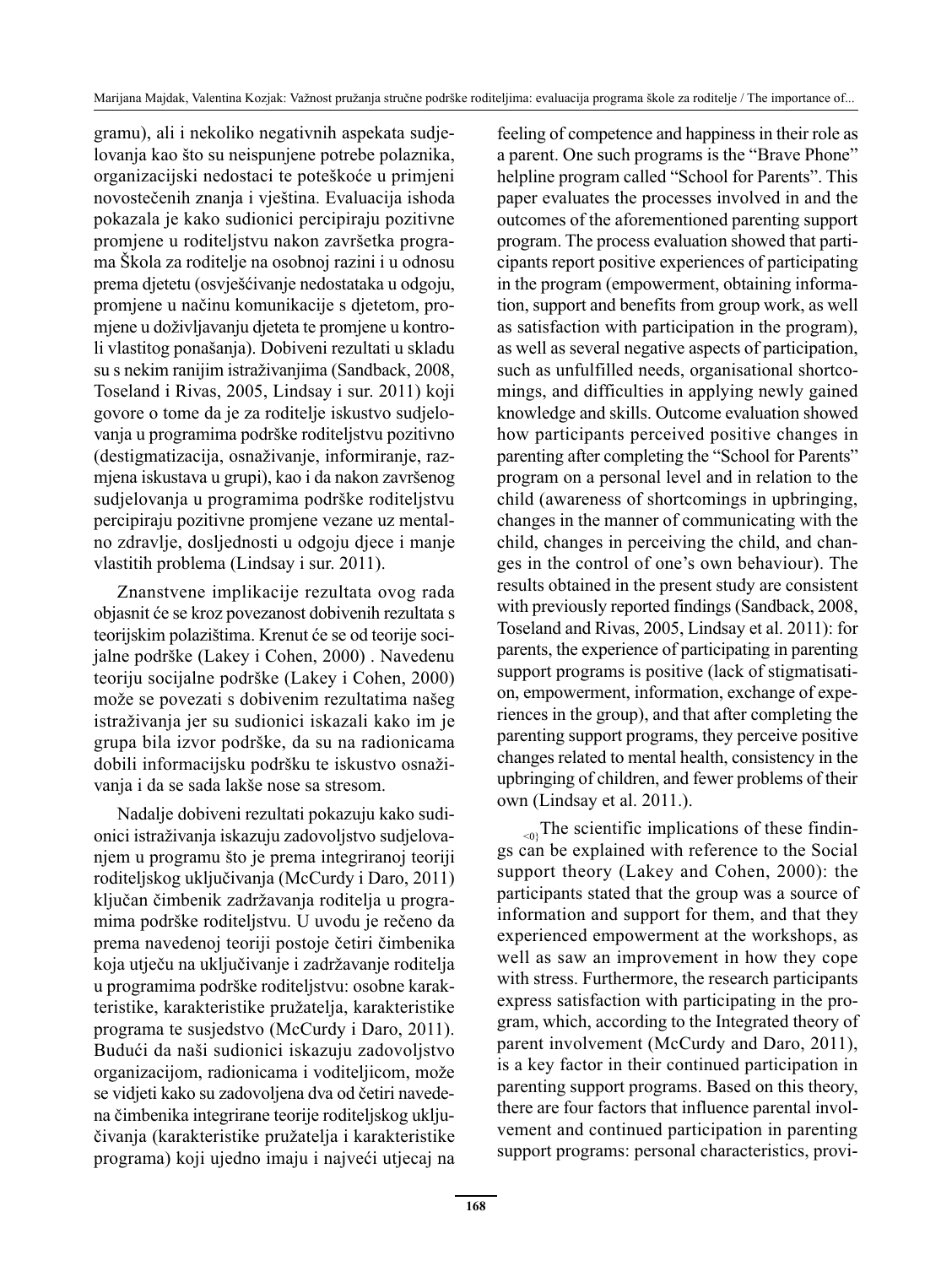ostajanje roditelja u programima podrške roditeljstvu (McCurdy i Daro, 2011).

Također rezultati ovog istraživanja mogu se povezati i s teorijom samoodređenja (Deci i Ryan, 1985). Tako su, prema rezultatima ovog istraživanja, sudionici dobili informacije, savjete i percipirali dobivanje pomoći što im je pomoglo u samooblikovanju svojeg ponašanja prema djetetu i pridonijelo njihovim osobnim promjenama te promjenama u odnosu prema djetetu, a što je u skladu s podteorijom kognitivne evaluacije (Deci i Ryan, 1985) koja govori kako okruženje može utjecati na ponašanje (detaljnije objašnjena u poglavlju *Teorijska polazišta*)*.*

Zaključno, osim znanstvenih i praktičnih implikacija dobiveni rezultati ovog istraživanja otvaraju i nova istraživačka pitanja u okviru teme podrške roditeljstvu koje bi trebalo provjeriti u budućim istraživanjima. Neka od njih jesu:

- *1. Koja je motivacija sudionika za uključivanje u programe podrške roditeljstvu?*
- *2. Kakva je socijalna podrška okruženja sudionika za uključivanje u programe podrške roditeljstvu?*
- *3. Koji su razlozi uključivanja u programe podrške roditeljstvu?*

der characteristics, program characteristics, and the neighbourhood (McCurdy and Daro, 2011). Since our participants expressed satisfaction with organisational aspects, workshops, and the facilitator, they were able to witness two of the four factors of the Integrated theory of parental involvement (provider characteristics and program characteristics), which also have the greatest impact on their continued participation in parenting support programs (McCurdy and Daro, 2011). Additionally, the participants in the present study received information, advice, and perceived receiving help, which helped them to modify their behaviour towards the child and contributed to personal changes and changes in their relationship with the child: these factors are consistent with the *Cognitive Evaluation Sub-Theory* (Deci and Ryan, 1985), where the environment may affect behaviour.

In conclusion, in addition to the scientific and practical implications, the results of this study opened up new research questions within the topic of parenting support that should be examined further:

- *1. What is the participants' motivation in terms of involvement in parenting support programs?*
- *2. What kind of social support does the participant receive from their social environment, and how does that affect their involvement in parenting support programs?*
- *3. What are the reasons behind the involvement of the participants in parenting support programs?*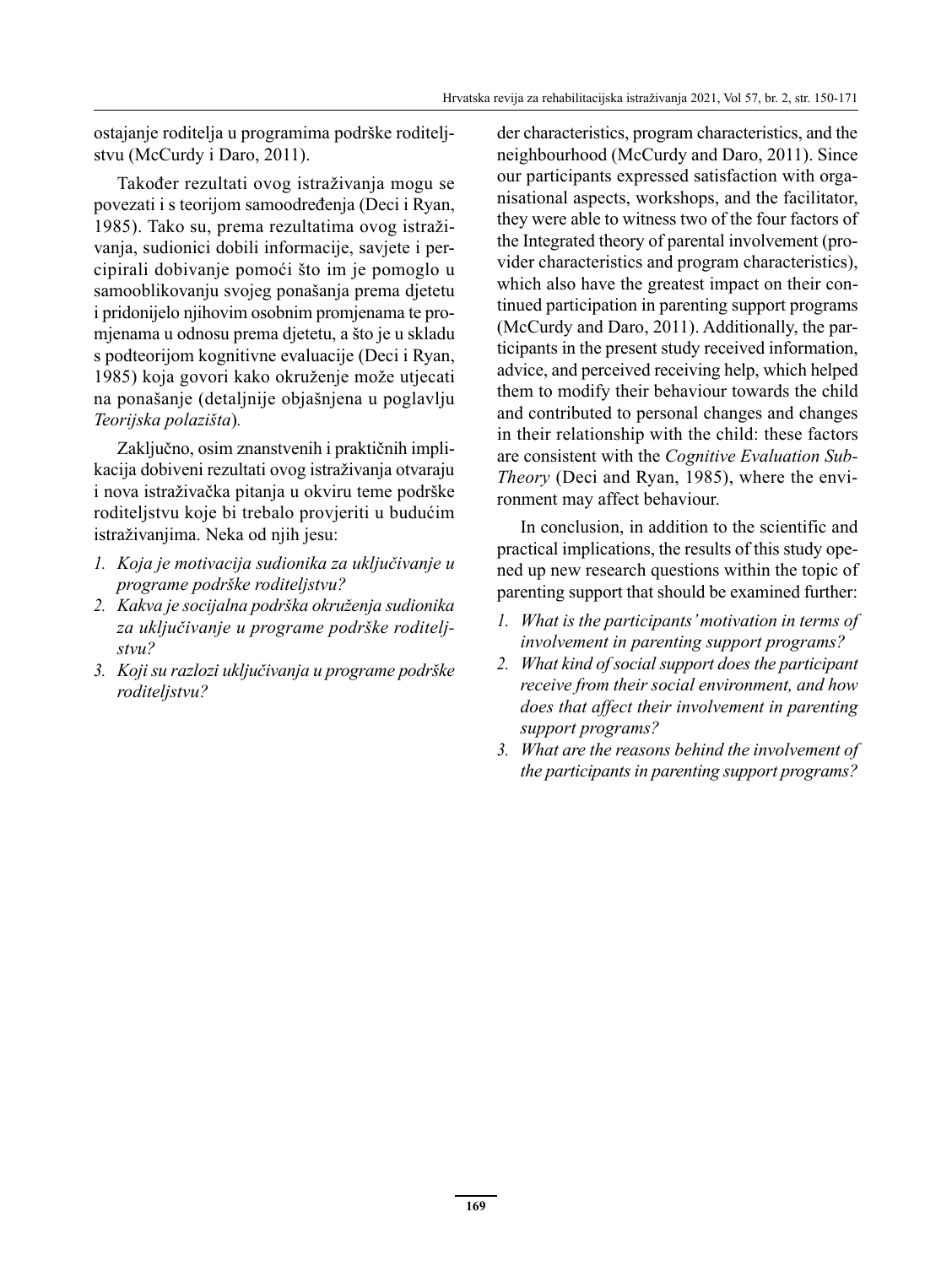#### **REFERENCES**

- Ajduković, M., & Urbanc, K. (2010). Kvalitativna analiza iskustva stručnih djelatnika kao doprinos evaluaciji procesa uvođenja novog modela rada u centre za socijalnu skrb. *Ljetopis Socijalnog Rada*, *17*(3), 319 – 352.
- Belsky, J. & Stratton, P. (2002). An ecological analysis of the etiology of child maltretmen. U: Browne, K., Hanks, H., Stratton, P. & Hamilton, C. (ur.), *Early Prediction and Prevention of Child Abuse: A Handbook,* (str. 95- 110). Chichester: Wiley.
- Brajša-Žganec, A., Franc, R., Merkaš, M., Radačić, I., Šerić, M. & Šikić-Mićanović, J. (2011). *Analiza stanja prava djece u Republici Hrvatskoj*. Zagreb: Ured UNICEF-a za Hrvatsku.
- Chaffin, M., Bonner, B. L., & Hill, R. F. (2001). Family preservation and family support programs: Child maltreatment outcomes across client risk levels and program types. *Child Abuse & Neglect*, *25*(10), 1269-1289.
- Deci, E. L, Ryan, R. M. (1985). *Intrinsic motivation and self-determination in human behavior*. New York: Plenum Press.
- Dobrotić, I. (2007). Usklađenost obiteljskog života i rada. U: Japec, L., & Šućur, Z. (ur.), *Kvaliteta života u Hrvatskoj: regionalne nejednakosti*, (str.71-76). Zagreb: Program Ujedinjenih naroda za razvoj.
- Dobrotić, I., Pećnik, N., & Baran, J. (2015). *Potrebe roditelja i pružanje usluga roditeljima koji podižu djecu u otežanim okolnostima*. Zagreb: Udruga Roditelji u akciji – RODA.
- Feng, P., & Fine, M. A. (2001). Evaluation of a research-based parenting education program for divorcing parents: The focus on kids program. *Journal of Divorce & Remarriage*, *34*(1-2), 1-23.
- Galloway, A. (2005). Non-probability sampling. *Encyclopedia of Social Measurement*, *2*(1), 859-864.
- Hassall, R. R. J., & McDonald, J. (2005). Parenting stress in mothers of children with an intellectual disability: the effects of parental cognitions in relation to child characteristics and family support. *Journal of Intellectual Disability Research, 49*, 405-418.
- Jackson, A. P. (2000). Maternal Self Efficacy and Children's Influence on Stress and Parenting Among Single Blach Mothers in Poverty. *Jurnal of Family Issues, 21*(1), 3-16.
- *Konvencija o pravima djeteta* (1989). Generalna skupština Ujedinjenih naroda.
- Kuhn, J. C., & Carter, A. S. (2006). Maternal Self-Efficacy and Associated Parenting Cognitions Among Mothers of Children With Autism. *American Journal of Orthopsychiatriy, 76* (4), 564-575.
- Lakey, B., & Cohen, S. (2000). Social support theory and measurments. *Social support measurement and intervention: A guide for health and social scientists*, *29*(1), 29-52.
- Letarte, M. J., Normandeau, S., & Allard, J. (2010). Effectiveness of a parent training program "Incredible Years" in a child protection service. *Child Abuse & Neglect*, *34*(4), 253-261.
- Leung, C., Sanders, M. R., Leung, S., Mak, R., & Lau, J. (2003). An outcome evaluation of the implementation of the triple P‐Positive Parenting Program in Hong Kong. *Family process*, *42*(4), 531-544.
- Leung, C., Sanders, M. R., Leung, S., Mak, R., & Lau, J. (2003). An outcome evaluation of the implementation of the triple P‐Positive Parenting Program in Hong Kong. *Family process*, *42*(4), 531-544.
- Lindsay, G., & Cullen, M. A. (2011). *Evaluation of the Parenting Early Intervention Program: a short report to inform local commissioning processes (Research report DFE-RR121 (b)).* Posjećeno 26.11.2020. na mrežnoj stranici GOV.UK: https://www.gov.uk/government/publications/parenting-early-intervention-program-evaluation
- Lindsay, G., Strand, S., Cullen, M. A., Cullen, S., Band, S., Davis, H., Conlon, G., Barlow, J., & Evans, R. (2011). Parenting Early Intervention Program Evaluation (Research report DFE-RR121 (a)). Posjećeno 15.2.2018. na mrežnoj stranici GOV.UK: https://www.gov.uk/government/publications/parenting-early-interventionprogram-evaluation